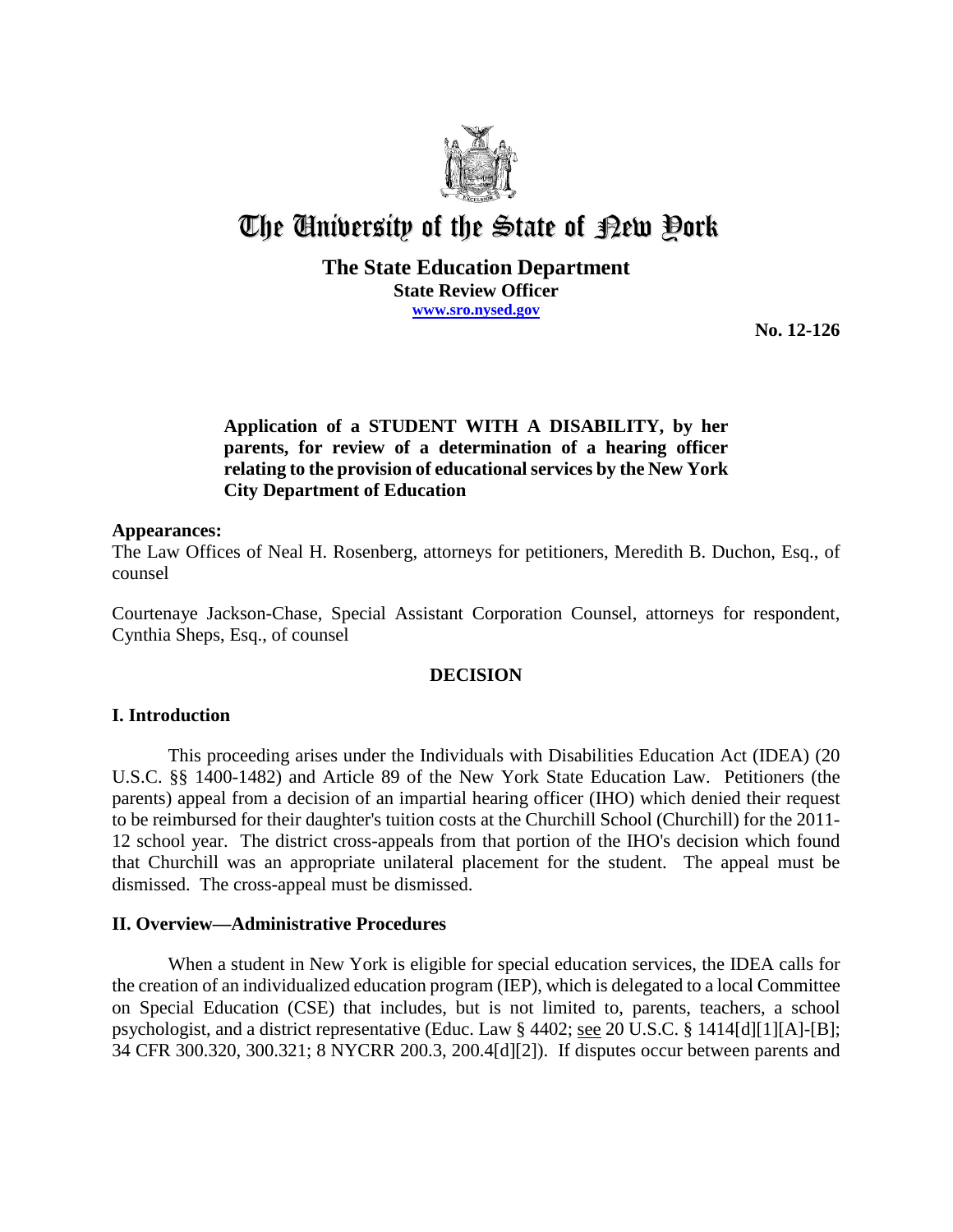school districts, incorporated among the procedural protections is the opportunity to engage in mediation, present State complaints, and initiate an impartial due process hearing (20 U.S.C. §§ 1221e-3, 1415[e]-[f]; Educ. Law § 4404[1]; 34 CFR 300.151-300.152, 300.506, 300.511; 8 NYCRR 200.5[h]-[*l*]).

New York State has implemented a two-tiered system of administrative review to address disputed matters between parents and school districts regarding "any matter relating to the identification, evaluation or educational placement of a student with a disability, or a student suspected of having a disability, or the provision of a free appropriate public education to such student" (8 NYCRR 200.5[i][1]; see 20 U.S.C. § 1415[b][6]-[7]; 34 CFR 300.503[a][1]-[2], 300.507[a][1]). First, after an opportunity to engage in a resolution process, the parties appear at an impartial hearing conducted at the local level before an IHO (Educ. Law § 4404[1][a]; 8 NYCRR 200.5[j]). An IHO typically conducts a trial-type hearing regarding the matters in dispute in which the parties have the right to be accompanied and advised by counsel and certain other individuals with special knowledge or training; present evidence and confront, cross-examine, and compel the attendance of witnesses; prohibit the introduction of any evidence at the hearing that has not been disclosed five business days before the hearing; and obtain a verbatim record of the proceeding (20 U.S.C. § 1415[f][2][A], [h][1]-[3]; 34 CFR 300.512[a][1]-[4]; 8 NYCRR 200.5[j][3][v], [vii], [xii]). The IHO must render and transmit a final written decision in the matter to the parties not later than 45 days after the expiration period or adjusted period for the resolution process (34 CFR 300.510[b][2], [c], 300.515[a]; 8 NYCRR 200.5[j][5]). A party may seek a specific extension of time of the 45-day timeline, which the IHO may grant in accordance with State and federal regulations (34 CFR 300.515[c]; 8 NYCRR 200.5[j][5]). The decision of the IHO is binding upon both parties unless appealed (Educ. Law § 4404[1]).

A party aggrieved by the decision of an IHO may subsequently appeal to a State Review Officer (SRO) (Educ. Law § 4404[2]; see 20 U.S.C. § 1415[g][1]; 34 CFR 300.514[b][1]; 8 NYCRR 200.5[k]). The appealing party or parties must identify the findings, conclusions, and orders of the IHO with which they disagree and indicate the relief that they would like the SRO to grant (8 NYCRR 279.4). The opposing party is entitled to respond to an appeal or cross-appeal in an answer (8 NYCRR 279.5). The SRO conducts an impartial review of the IHO's findings, conclusions, and decision and is required to examine the entire hearing record; ensure that the procedures at the hearing were consistent with the requirements of due process; seek additional evidence if necessary; and render an independent decision based upon the hearing record (34 CFR 300.514[b][2]; 8 NYCRR 279.12[a]). The SRO must ensure that a final decision is reached in the review and that a copy of the decision is mailed to each of the parties not later than 30 days after the receipt of a request for a review, except that a party may seek a specific extension of time of the 30-day timeline, which the SRO may grant in accordance with State and federal regulations (34 CFR 300.515[b], [c]; 8 NYCRR 200.5[k][2]).

#### **III. Facts and Procedural History**

With regard to the student's educational history, the hearing record shows that the student began receiving early intervention services (EIS) at the age of two, consisting of speech-language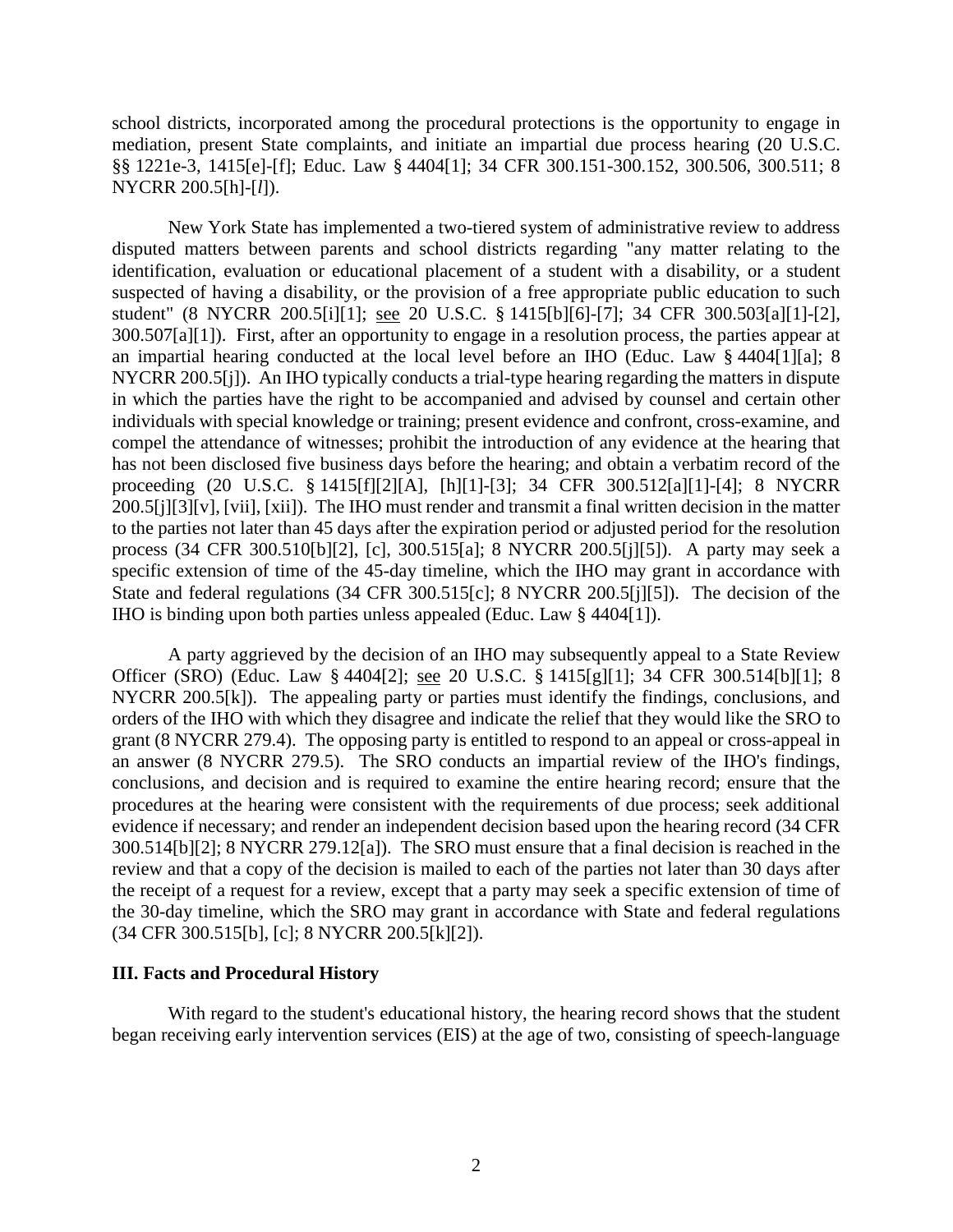therapy and occupational therapy (OT) in the home (Tr. p. 110). Subsequently, the student received speech-language therapy, OT, and special education itinerant teacher (SEIT) services through the committee on preschool special education (CPSE) (id.). For kindergarten and first grade, the student attended a general education classroom with integrated co-teaching (ICT) services at a district public school (Tr. pp. 111-12).

The hearing record shows that, during a November 2010 parent-teacher conference, the district informed the parents that the student's promotion to the next grade was in doubt (Tr. p. 112). The parents testified that, during the 2010-2011 school year, the student struggled with homework and exhibited difficulty with social interaction due to her speech deficits (Tr. pp. 112- 13). Subsequently, the parents obtained private tutoring for the student at home, as well as private speech-language therapy (Tr. p. 113). In addition, the parents obtained private evaluations of the student, including a December 2010 psychological evaluation, a January 2011 auditory processing evaluation, and February 2011 speech-language evaluation (see Tr. pp. 114-18; see generally Dist. Exs. 9-11).

On March 9, 2011, the parents signed an enrollment contract with Churchill for the student's attendance during the 2011-2012 school year (see Parent Ex. L at pp. 1-2).<sup>1</sup>

On April 6, 2011, the CSE convened to conduct the student's annual review and to develop an IEP for the 2011-2012 school year (see Dist. Ex. 8 at pp. 1, 12). Finding the student eligible for special education as a student with a learning disability, the April 2011 CSE recommended ICT services in a general education classroom for mathematics, English language arts (ELA), social studies, and science; as well as related services of OT and speech-language therapy (id. at pp. 1, 8-9). At the parents' request and as recommended in the private evaluations, the April 2011 CSE increased the student's speech-language therapy services by one individual session per week, relative to the student's speech-language therapy mandate during the 2010-11 school year (Tr. pp. 136-137; compare Dist. Ex. 10 at p. 7, with Parent Ex. O at p. 13).

By letter to the district, dated April 12, 2011, the parents stated that the student was not making appropriate progress in an ICT classroom and was overwhelmed by the class size (Parent Ex. C at p. 1). In addition, the parents stated that they provided the April 2011 CSE with private evaluations but that these reports were not adequately discussed at the meeting (id.). The parents also stated that the April 2011 CSE failed to make an appropriate recommendation for the student and did not consider other options for the student because the ICT class was the only type of special education program available at the student's then-current district public school (id.). Finally, the parents stated that the student had been accepted to a State-approved non-public school and requested that the CSE reconvene to discuss how the non-public school would be an appropriate setting for the student (id.; see also Parent Ex. B at p. 1).

 $\overline{a}$ 

<sup>&</sup>lt;sup>1</sup> The Commissioner of Education has approved Churchill as a school with which school districts may contract to instruct students with disabilities (see 8 NYCRR 200.1[d], 200.7).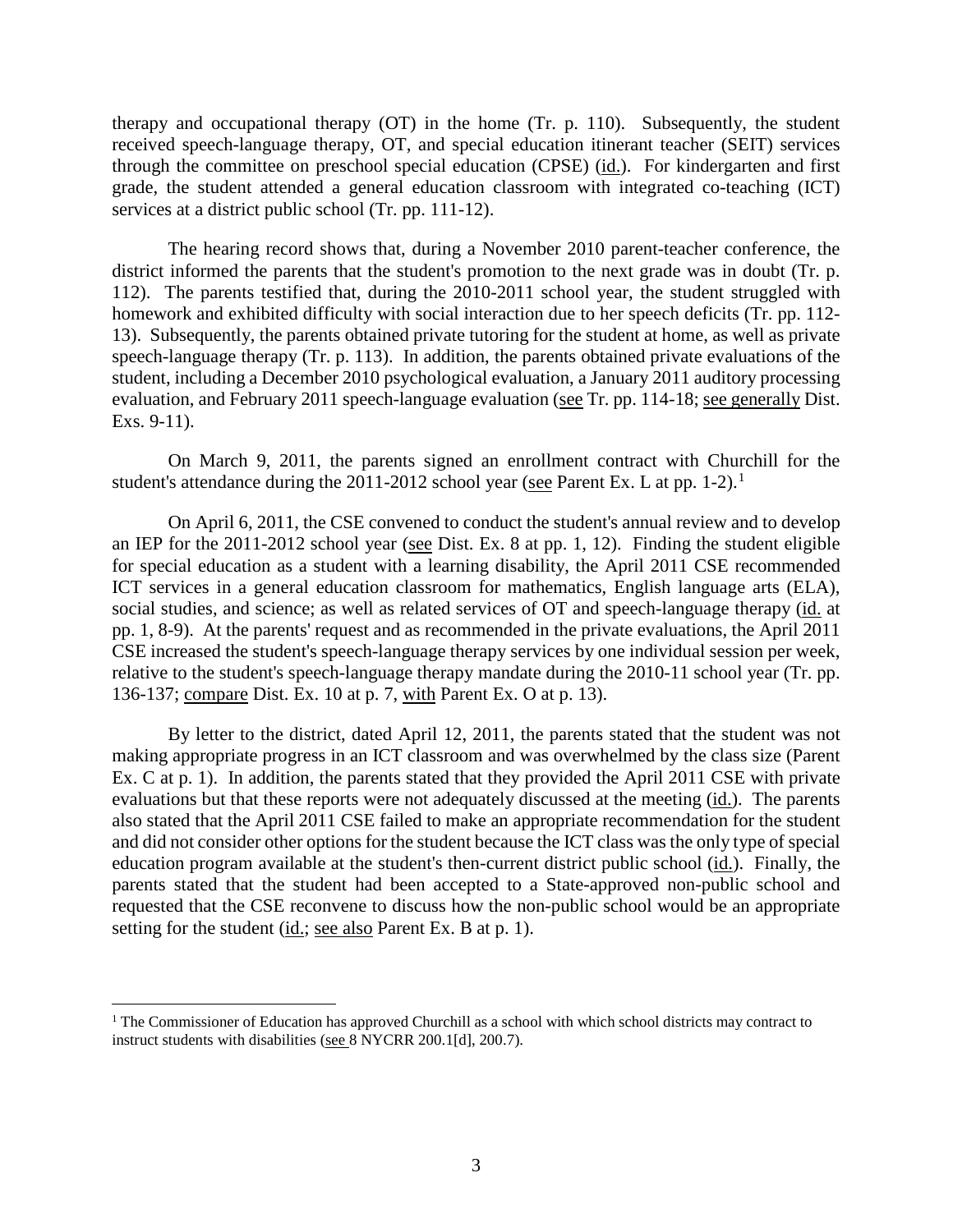According to a letter from the parents to the district dated April 18, 2011, a district school psychologist informed the parents that in order for the CSE to consider "a different setting" for the student, the parents were required to requested that the district reevaluate the student (see Dist. Ex. 7). The parents consequently made a request to reevaluate the student and, as a result, the evidence in the hearing record demonstrates that, in June 2011, the district conducted a psychoeducational evaluation of the student (id.; see generally Dist. Ex. 6).

On June 21, 2011, the CSE re-convened at the parents' request (Tr. pp. 120-21; Dist. Ex. 4 at p. 8). Finding the student eligible for special education as a student with a speech or language impairment, the June 2011 CSE recommended ICT services in a general education classroom for mathematics, ELA, social studies, and sciences (Dist. Ex. 4 at pp. 1, 5, 8).<sup>2</sup> In addition, the June 2011 CSE recommended three 30-minute sessions of speech-language therapy per week, once in an individual setting and twice in a group of three, as well as two 30-minute sessions of OT per week in a group of two (id. at p. 5). The June 2011 CSE also recommended eight annual goals (id. at pp. 3-5).

By final notice of recommendation (FNR) dated June 21, 2011, the district summarized the ICT services and speech-language therapy and OT recommended in the June 2011 IEP and identified the particular public school site to which the district assigned the to attend for the 2011- 12 school year (see Dist. Ex. 12).

In a letter to the district dated June 28, 2011, the parents reiterated their concerns, set forth in their letter dated April 12, 2011, that the recommended ICT services in a general education classroom were not appropriate for the student (see Dist. Ex. 3; see also Parent Ex. C at p. 1). The parents asserted that the June 2011 CSE failed to consider the evaluative information about the student because the reports "ma[d]e clear that [the student was] not making appropriate progress" in an ICT setting (Dist. Ex. 3). The parents stated that the student "require[d] a much more intensive special education program" (id.). Therefore, the parents rejected the June 2011 IEP and requested a new CSE meeting so that the student's needs could be "appropriately discussed" (id.). The parents also notified the district, if an appropriate recommendation was not made for the student, they intended to enroll the student at Churchill and seek tuition reimbursement (id.).

#### **A. Due Process Complaint Notice**

 $\overline{a}$ 

In a due process complaint notice dated October 18, 2011, the parents alleged that the district failed to offer the student a free appropriate public education (FAPE) for the 2011-12 school year (see Parent Ex. A at pp. 1-2). Initially, the parents set forth allegations relating to the

<sup>&</sup>lt;sup>2</sup> The student's eligibility for special education programs and related services as a student with a speech or language impairment is not in dispute (see 34 CFR 300.8[c][11]; 8 NYCRR 200.1[zz][11]).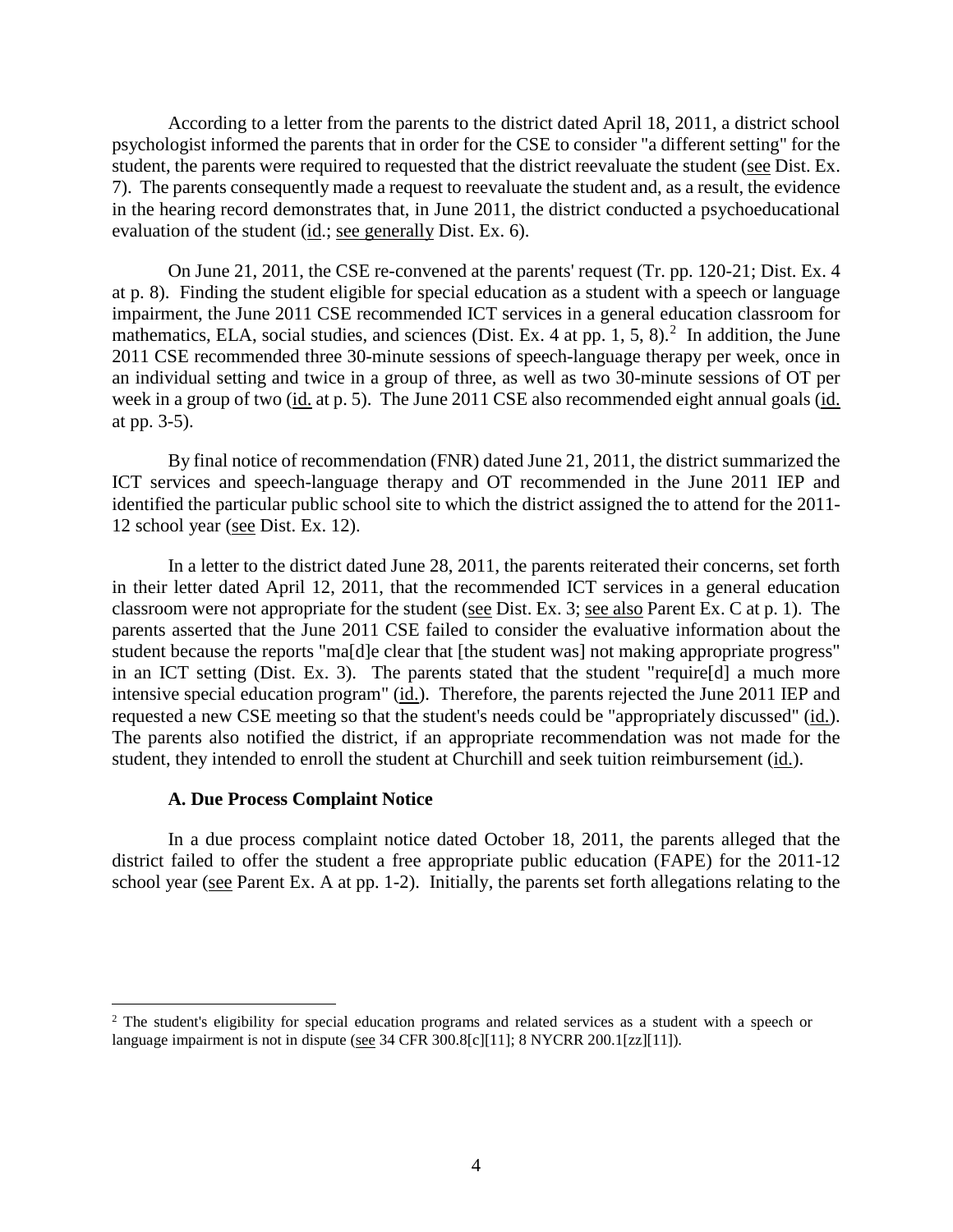April 2011 CSE and the resulting IEP  $(id$  at p. 1).<sup>3</sup> With respect to the June 2011 CSE meeting, the parents asserted that the district failed to offer them an opportunity to meaningfully participate in the development of the student's IEP and predetermined the student's placement (id. at p. 2). The parents also asserted that the June 2011 CSE failed to accurately identify or describe the student's needs on the IEP based on the private evaluations, including the student's diagnoses (id.). In comparison to the April 2011 IEP, the parents alleged that the June 2011 IEP removed priority seating as a management need  $(id)$ . In addition, the parents alleged that, notwithstanding information in a district evaluation that the student performed in the borderline range for mathematical calculations, the June 2011 IEP included "only one broad math goal" (id.). Moreover, the parents asserted that, notwithstanding the recommendation for related services in the June 2011 IEP, the CSE failed to develop speech-language therapy and OT related services annual goals (id.). The parents also argued that the June 2011 IEP omitted annual goals that had been included in the April 2011 IEP, without explanation and without discussion as to whether the student had mastered such goals (id.). Also, with respect to the annual goals included in the June 2011 IEP, the parents noted that, without the addition of supports, the June 2011 IEP stated the expectation that the student would make yearly gains towards the annual goals, as opposed to the April 2011 IEP, which identified that the student would progress a half a year behind grade level (id.). Finally, the parents asserted that the recommendation for ICT services for the student was not appropriate, given the student's lack of progress in such a placement during the prior school year (id.). The parents argued that, although the June 2011 IEP identified the student's "difficulty focusing on novel tasks and following multi-step directions," the CSE "inappropriately continued to recommend a large classroom that would follow grade-level curriculum" (id.).

In addition, the parents alleged that the student's unilateral placement at Churchill was appropriate (Parent Ex. A at p. 2). As relief, the parents requested that the IHO order the district to pay for the costs of the student's tuition at Churchill for the 2011-12 school year (id.).

#### **B. Impartial Hearing Officer Decision**

 $\overline{a}$ 

An impartial hearing convened on February 6, 2012 and concluded on April 19, 2012 after three days of proceedings (see Tr. pp. 1-312). In a decision dated May 9, 2012, the IHO determined that the district offered the student a FAPE for the 2011-12 school year (IHO Decision at pp. 13- 14). While noting that it was not necessary to reach such issues, the IHO also found that Churchill School was an appropriate unilateral placement for the student but that equitable considerations did not weigh in favor of the parents' request for relief (id. at pp. 14-15).

In determining that the district offered the student a FAPE for the 2011-12 school year, the IHO found that the June 2011 IEP "was developed in accordance with all rules and regulations and

<sup>&</sup>lt;sup>3</sup> For the purpose of clarity, the April 2011 IEP was superseded as a result of the June 2011 CSE meeting and the resulting June 2011 IEP became the operative IEP for purposes of the impartial hearing and subsequent Statelevel review (see McCallion v. Mamaroneck Union Free Sch. Dist., 2013 WL 237846, at \*8 [S.D.N.Y. Jan. 22, 2013] [finding the later developed IEP to be "the operative IEP"]; see also Application of the Dep't of Educ., Appeal No. 12-215; see generally Dist. Exs. 4; 8). Consequently, this decision will address the April 2011 CSE and resulting IEP only to the extent necessary to conduct an analysis of the June 2011 IEP.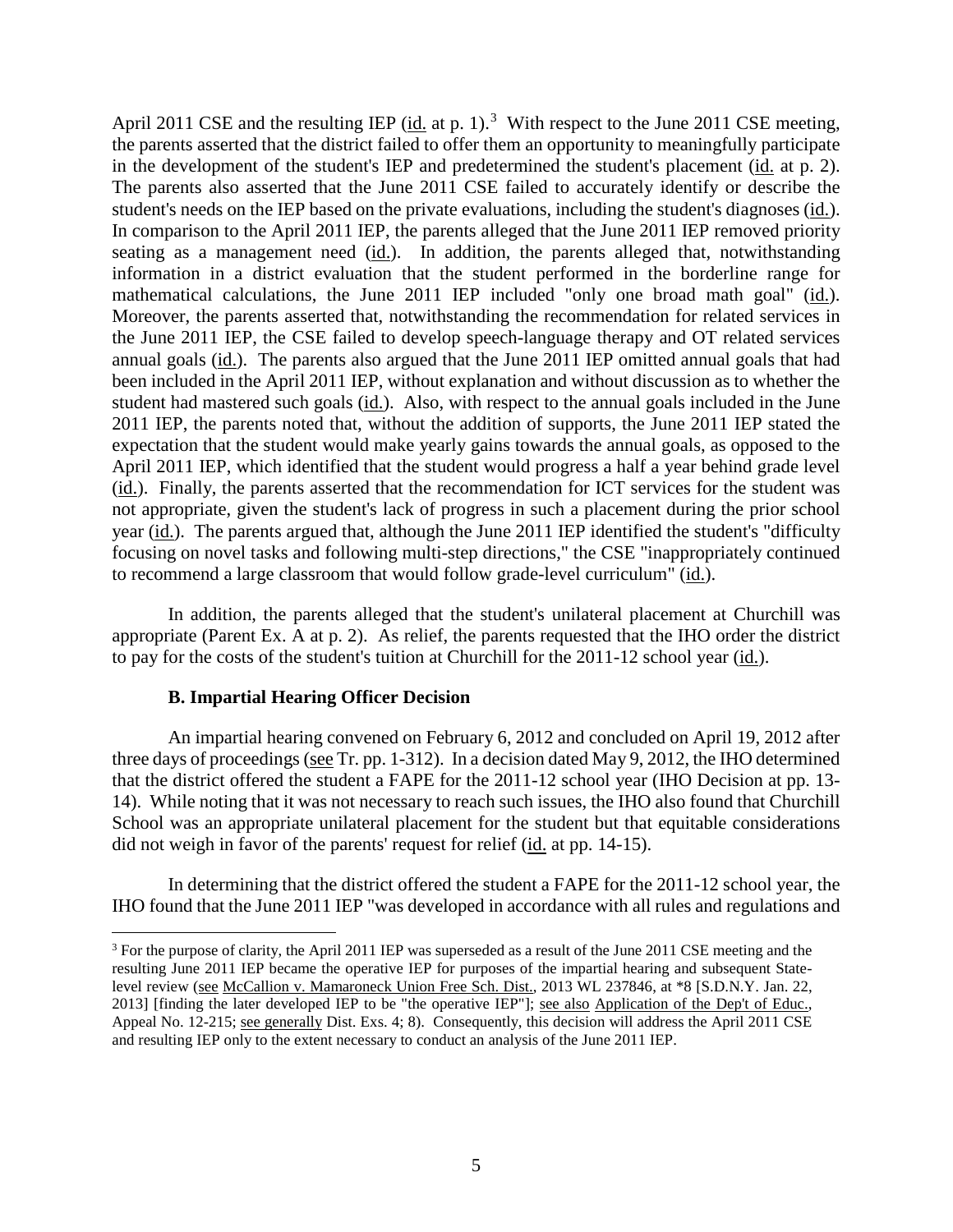that the parent[s] w[ere] provided with a meaningful opportunity to participate in making educational decisions for [the student]" (IHO Decision at p. 13). The IHO also found that the lack of an addition parent member at the CSE meeting, while a procedural violation, did not rise to the level of a denial of FAPE, noting that the composition of the June 2011 CSE included the student's then-current special education and general education teachers, as well as the district school psychologist who evaluated the student  $(id)$ . The IHO also found that the June 2011 CSE team members considered the new district evaluation and the private evaluations provided by the parents (id. at pp. 13-14). In this regard, the IHO noted that it was clear that the CSE considered the private evaluations because, in response, the June 2011 CSE recommended a change in the student's eligibility classification and in the recommended speech-language therapy mandate (id. at pp. 13, 14). The IHO also determined that the annual goals included in the June 2011 IEP were appropriate, noting that Churchill used the IEP as a guide and addressed the IEP annual goals at the unilateral placement (id. at p. 14). With respect to the ICT services recommended in the June 2011 IEP, the IHO found that "[i]t was clear from all of the evidence presented that [the student] had been making satisfactory progress in the [ICT] class during first grade" (id.). The IHO noted that, while the private evaluations recommended that the student be placed in a smaller setting, "it [wa]s reasonable [for the CSE] to give more weight to the information and experiences of the two teachers who worked with [the student] during the entire school year than to an examiner who never observed [the student] in class and who reached her conclusions by testing [the student] in isolation" (id.).

With respect to the assigned public school site, the IHO found that the district would have been able to implement the IEP, noting that the student would have been placed in the only ICT classroom at the school, that the special education students in that classroom had similar needs, and that the school would have been able to provide all of the student's related services (IHO Decision at p. 14). While the IHO noted that the hearing record lacked specificity as to the similarity of needs of the other special education students in the proposed classroom, she surmised that the student would presumably have been placed in the same grouping as she had been during the previous school year and that the parent had not alleged that such grouping was problematic  $(id.).$ 

The IHO also determined that the parents satisfied their burden to establish that Churchill was an appropriate unilateral placement for the 2011-12 school year, finding that Churchill offered a program with instruction and services designed to meet the student's needs and that the student was benefiting from that instruction (IHO Decision at pp. 14-15). With respect to her decision that equitable considerations did not weigh in favor of the parents' request for relief, the IHO found that the parents could not reconcile their testimony that they were notified in a November 2010 parent-teacher conference that the student was at risk of not being promoted, with an October 2010 progress report that evidenced that the student was expected to meet her annual goals (IHO Decision at p. 15). The IHO also noted that the parents conceded that, after the November 2010 parent-teacher conference, they did not bring their concerns to the district's attention or seek additional services or evaluations to address this issue, but instead obtained private evaluations, applied to a nonpublic school, signed an enrollment contract, and made a "very substantial" payment to Churchill (id.). The IHO also noted that the parents requested that the April 2011 CSE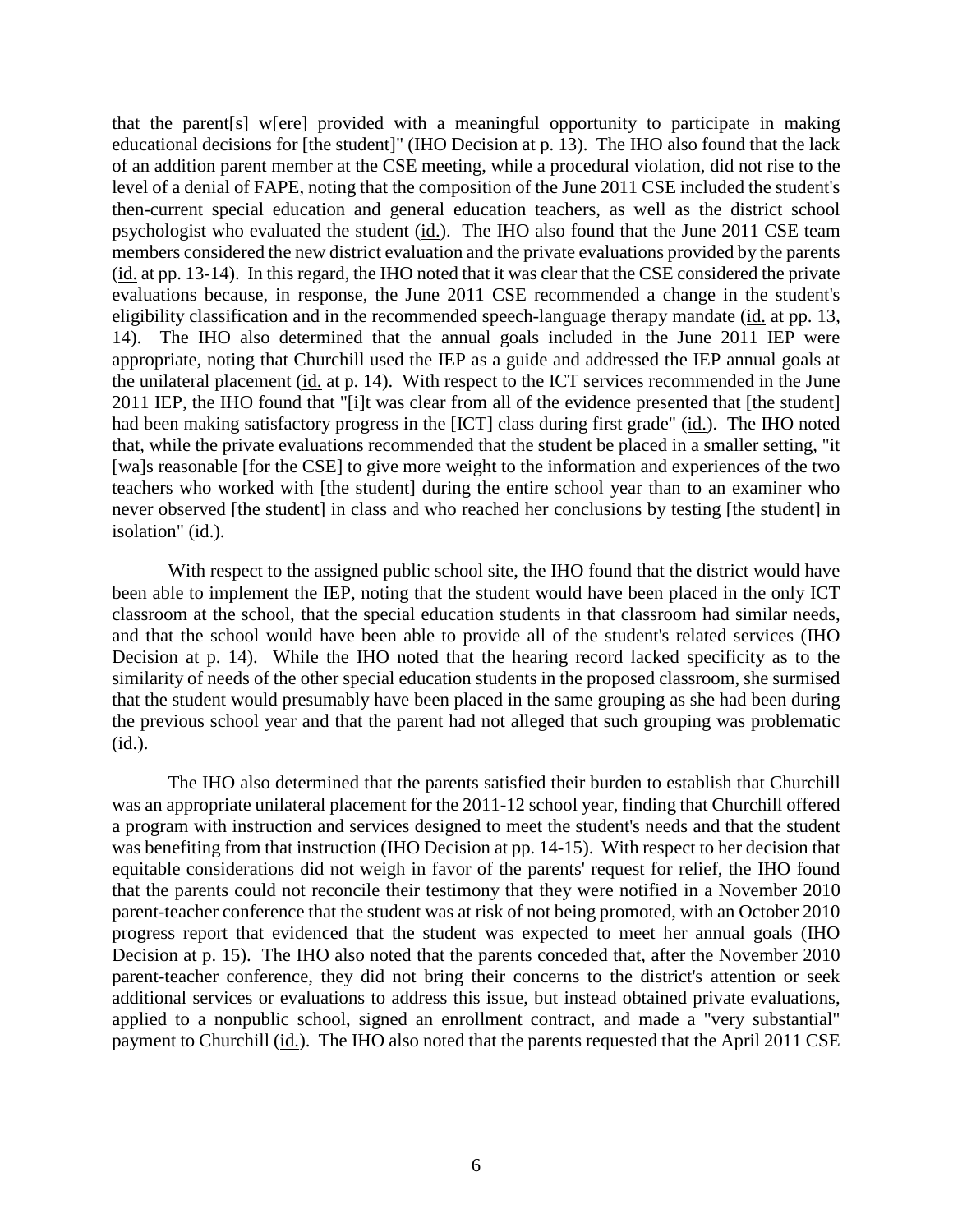recommended a nonpublic school placement for the student and that, when that option was not "forthcoming," they requested a new evaluation and still made another "substantial" payment to Churchill prior to the June 2011 CSE meeting (id.). As such, the IHO found that it was disingenuous for the parents to assert that that they acted with the district in good faith to find a public school placement for the student (id.).

### **IV. Appeal for State-Level Review**

The parents appeal, seeking to overturn the IHO's determinations that the district offered the student a FAPE for the 2011-12 school year and that equitable considerations did not weigh in favor of the parents' request for relief. The parents assert that, contrary to the IHO's determinations, when taken together, the procedural inadequacies relative to the April and June 2011 CSE meetings, as well as the district's actions in the period between the CSE meetings rose to the level of a denial of a FAPE. The crux of the parents' first assertion is that a broader issue exists which the IHO failed to address; that is, that the CSE's recommendations were predetermined and the parents' were therefore denied a meaningful opportunity to participate in the development of the student's IEP because: (a) the April 2011 CSE meeting was "admittedly invalid"; (b) no one present at the April 2011 meeting could interpret the private evaluations; (c) the CSE reconvened in June only after the parents requested a new meeting in response to the invalidity of the April 2011 CSE meeting; (d) the June 2011 CSE lacked an additional parent member; and (e) an IEP was developed prior to the June 2011 CSE meeting. The parents further allege that the CSE did not consider or discuss placing the student in a nonpublic school placement at any point during the process. The parents also assert that the IHO erred in her determination that the CSE considered the private evaluations provided by the parents and incorrectly discounted the weight of the private neuropsychological evaluation.

The parents also assert the June 2011 IEP did not identify the student's levels in mathematics, reading, and writing, and failed to set forth diagnoses. Further, the parents argue that, given these omissions, the district failed to demonstrate how the student would be assessed at the start of the school year to determine her needs. With regard to the parent's allegation that the CSE failed to consider the private evaluations, the parents also note that the June 2011 IEP contained only a single, unexplained reference to the results of such evaluations. The parents also assert that the June 2011 IEP failed to identify the student's management needs or promotional criteria and that that the IHO erred in failing to address these omissions.

Next, the parents assert the IHO erred by failing to address the fact that the June 2011 IEP contained no annual goals targeted to address the student's speech-language needs. The parents further assert that, despite an auditory processing evaluation report, which stated that the three speech-language annual goals on the student's IEP from the previous school year were not sufficient, the June 2011 CSE did not add any speech-language goals and, in fact, failed to carry over such goals from the IEP from the 2010-11 school year. The parents also assert that, contrary to the IHO's finding, the Churchill teacher testified that she followed only two of the annual goals included in the student's IEP, one of which was an OT goal, and that the Churchill staff created their own goals for the student. The parents also argue that the IHO erred in her failure to address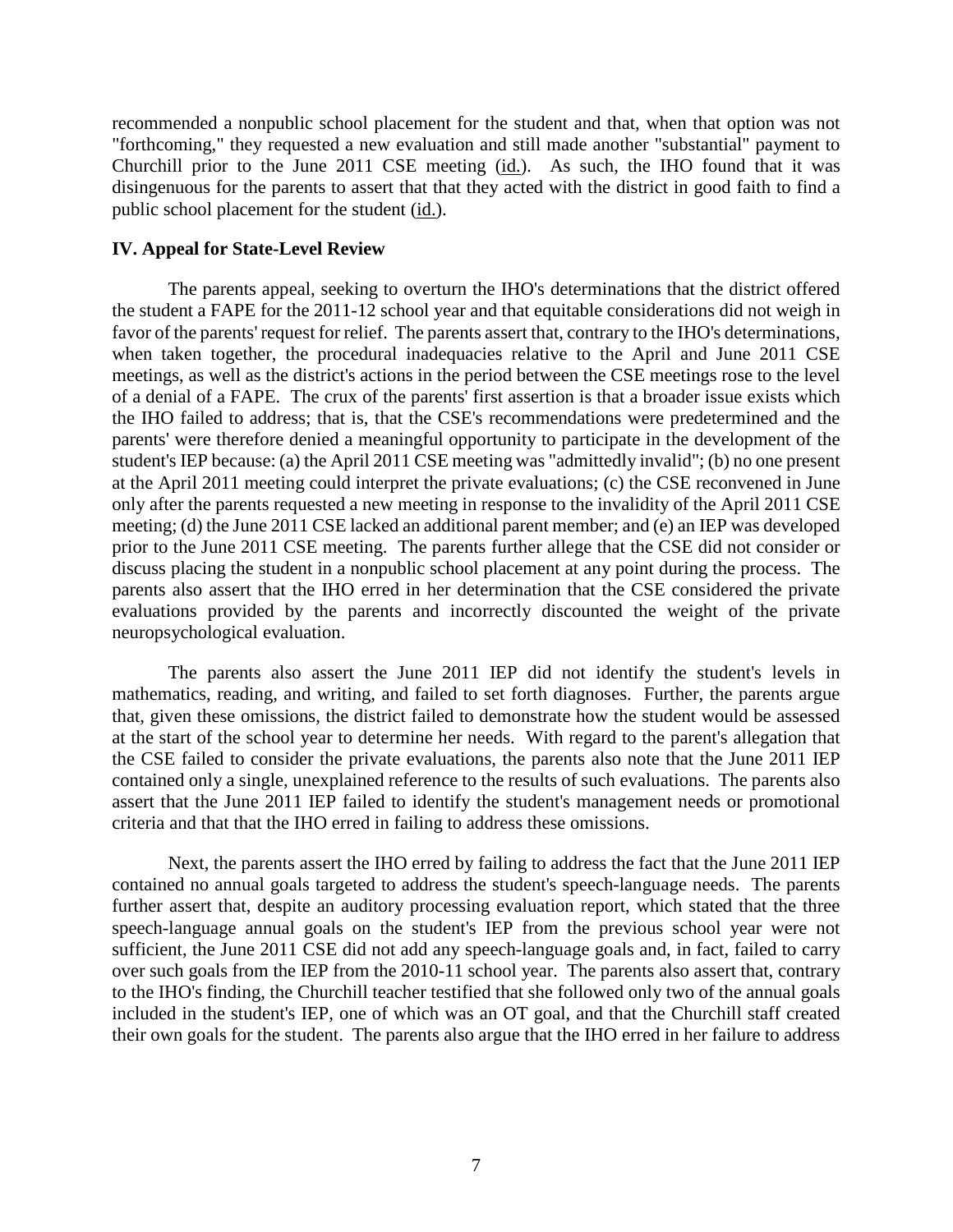the insufficiency of the sole mathematics annual goal included in the June 2011 IEP. The parents also note that annual goals included in the April 2011 IEP were omitted from the June 2011 IEP with no discussion and that the district's two witnesses who testified about the annual goals did not attend the April 2011 CSE meeting and/or did not testify about the process of drafting the annual goals. The parents also assert that the IEP failed to provide any goals or supports relating to the student's attention difficulties. The parents further assert that, with respect to the appropriateness of the annual goals, the IHO improperly placed the burden of persuasion on the parents, as demonstrated by the IHO's decision, wherein she noted that the parents failed to raise concerns about the annual goals during the June 2011 CSE meeting.

With respect to the IHO's determination that the recommended ICT services were appropriate, the parents assert that, contrary to the IHO's findings, the evidence did not demonstrate that the student made progress in an ICT setting during the 2010-11 school year and that the IHO failed to provide any citations to this "baseless" conclusion. The parents assert that the testimony by district staff regarding the student's progress during the 2010-11 school year was insufficient. The parents also assert that, even if the student progressed during the 2010-11 school year, the evidence did not demonstrate that the student would continue to progress during the 2011-12 school year. The parents also assert that the IHO erred in her conclusion that it was reasonable to give more weight to the information and recommendations of the teachers who worked with the student, notwithstanding that none of the teachers testified at the impartial hearing and notwithstanding that all of the private evaluations demonstrated that the student should be placed in a "smaller setting." The parents also claim that, since the evaluations and the student's report card demonstrated that she was performing below grade level and, given her delays, providing the student with grade level instruction in a general education classroom with ICT services would have been inappropriate. The parents further argue that the IHO erred in determining that a general education class placement with ICT services was appropriate because the evidence showed that the student: was observed to be distractible even in a 1:1 or small group setting; had difficulty grasping concepts; got "lost in the shuffle" in the ICT setting because she appeared to be following along when she was not; and had a difficult time requesting help when unable to independently complete a task. Further, the parents assert that the IHO again misplaced the burden of persuasion by taking issue with the parents' inability to explain how the student could have been at risk of retention in November 2010, when the October 2010 progress report indicated that it was anticipated that the student would meet her annual goals. The parents also argue the IHO erred in making the correlation between the student's progress towards annual goals and her progress towards promotion criteria.

With respect to the appropriateness of the assigned public school site, the parents assert that the hearing record is devoid of evidence that the June 2011 IEP could be properly implemented. The parents argue that the district witness who testified regarding the assigned public school site did not establish that the student's needs would have been met.<sup>4</sup> The parents

 $\overline{a}$ 

<sup>4</sup> The parents assert that, because the district had identified the "proposed" teacher and did not call her to testify, instead relying on the testimony of an administrative staff member, that a negative inference should be drawn that the district could not demonstrate the appropriateness of the proposed classroom and assigned public school site.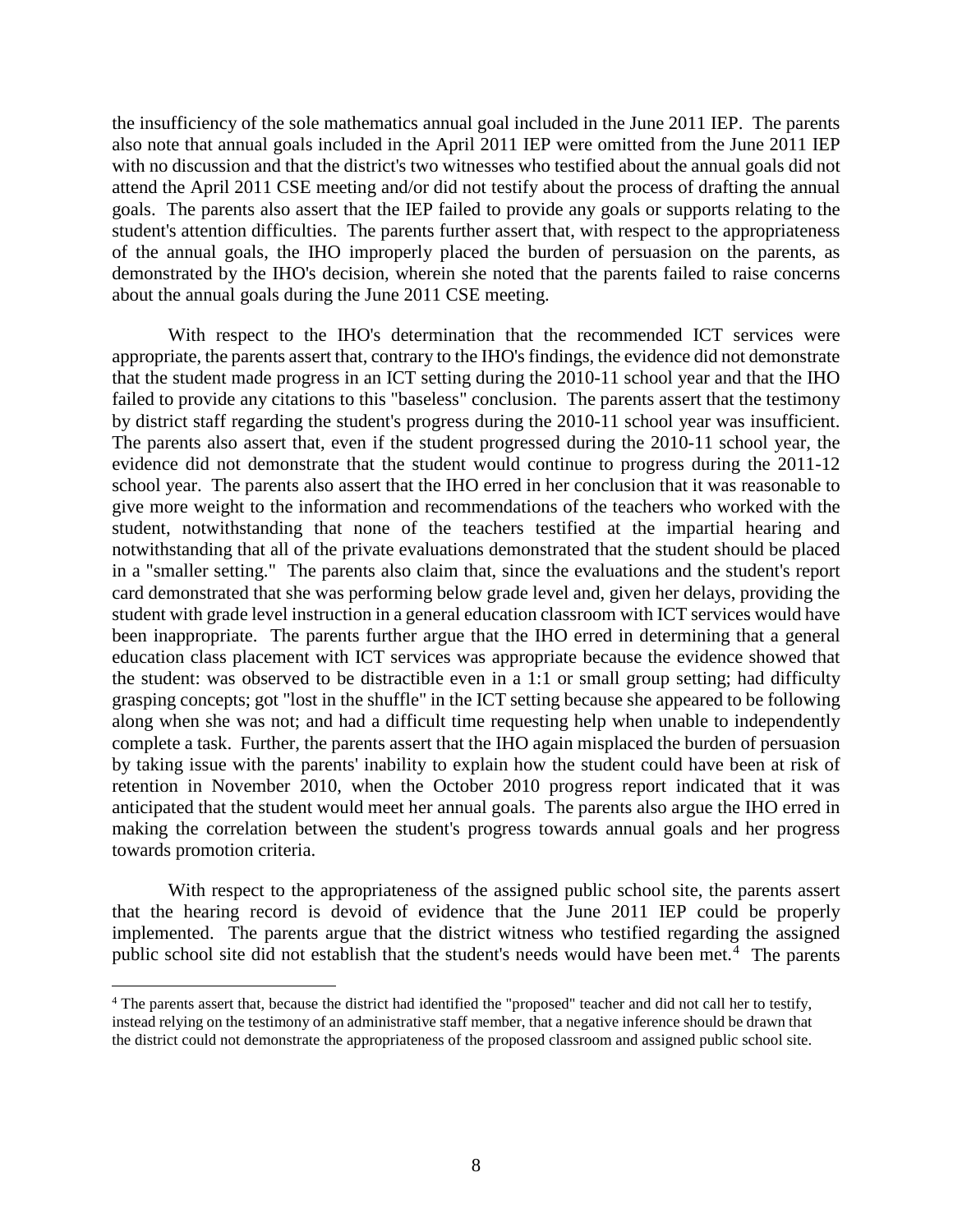note that, while the teachers of the proposed classroom were identified by name during the impartial hearing, no evidence was offered as to their qualifications or experience. The parents also assert that the district failed to demonstrate the size of the proposed classroom or whether the other students in the classroom had similar needs to the student. The parents allege that the IHO erred in making a presumption as to whether the student would have been assigned to a classroom with the same students from her ICT class during the 2010-11 school year.

With respect to equitable considerations, the parents assert that the IHO improperly punished them for obtaining private evaluations instead of requesting district evaluations. The parents also assert that the IHO improperly found that they had not timely alerted the district to their concerns; rather, they argue that they shared their concerns as soon as the evaluations were completed. They also assert that, regardless of when they shared their concerns, it was a district teacher who expressed concern to them first, which prompted the private evaluations. With regard to the IHO's consideration of the fact that the parents signed an enrollment contract and tendered deposits and payments to Churchill, as well as the timing of the foregoing, they assert that they were not prohibited from this course of action, which was reasonable under the circumstances. They further assert that they were forthcoming and cooperative with the district at all times.

In an answer and cross-appeal, the district responds to the parents' petition by admitting or denying the allegations raised and asserting that the IHO correctly determined that the district offered the student a FAPE for the 2011-12 school year and that equitable considerations did not weigh favor of the parents' request for relief. The district interposes a cross-appeal, asserting that the IHO erred in finding that Churchill was an appropriate unilateral placement for the student.

As an initial matter, the district asserts the parents' contentions concerning (a) the lack of a parent member at the June 2011 CSE meeting; (b) any deficiency in the amount and duration of speech-language therapy; (c) and the appropriateness of the assigned public school site and proposed classroom, were not raised in their due process complaint notice, and as such, the SRO lacks the jurisdiction to adjudicate them. In the alternative, the district asserts that the hearing record demonstrates that these issues lack merit and, in particular, that the parents' claims regarding the assigned public school site were speculative as the student did not attend the district school.

With respect to the unilateral placement, the district asserts that the IHO's finding was a "bare bones" determination, which was unsupported by reference to the record and inadequate as a matter of law. The district also asserts that Churchill, which exclusively serves students with disabilities, did not constitute the student's least restrictive environment (LRE), particularly in light of the IHO's finding that an ICT setting was appropriate for the student. Finally, the district asserts that the student would only receive approximately 50 percent of the OT sessions recommended on the June 2011 IEP at Churchill during the 2011-12 school year.

In an answer to the district's cross-appeal, the parents assert that the district could not raise the issue of the sufficiency of OT at Churchill, since the district did not assert such an argument during the impartial hearing. In the alternative, the parents assert that the district's claim is without merit. In a reply to the parents answer to the cross-appeal, the district asserts that it did not waive the argument regarding the sufficiency of OT at Churchill, since only the party initiating a due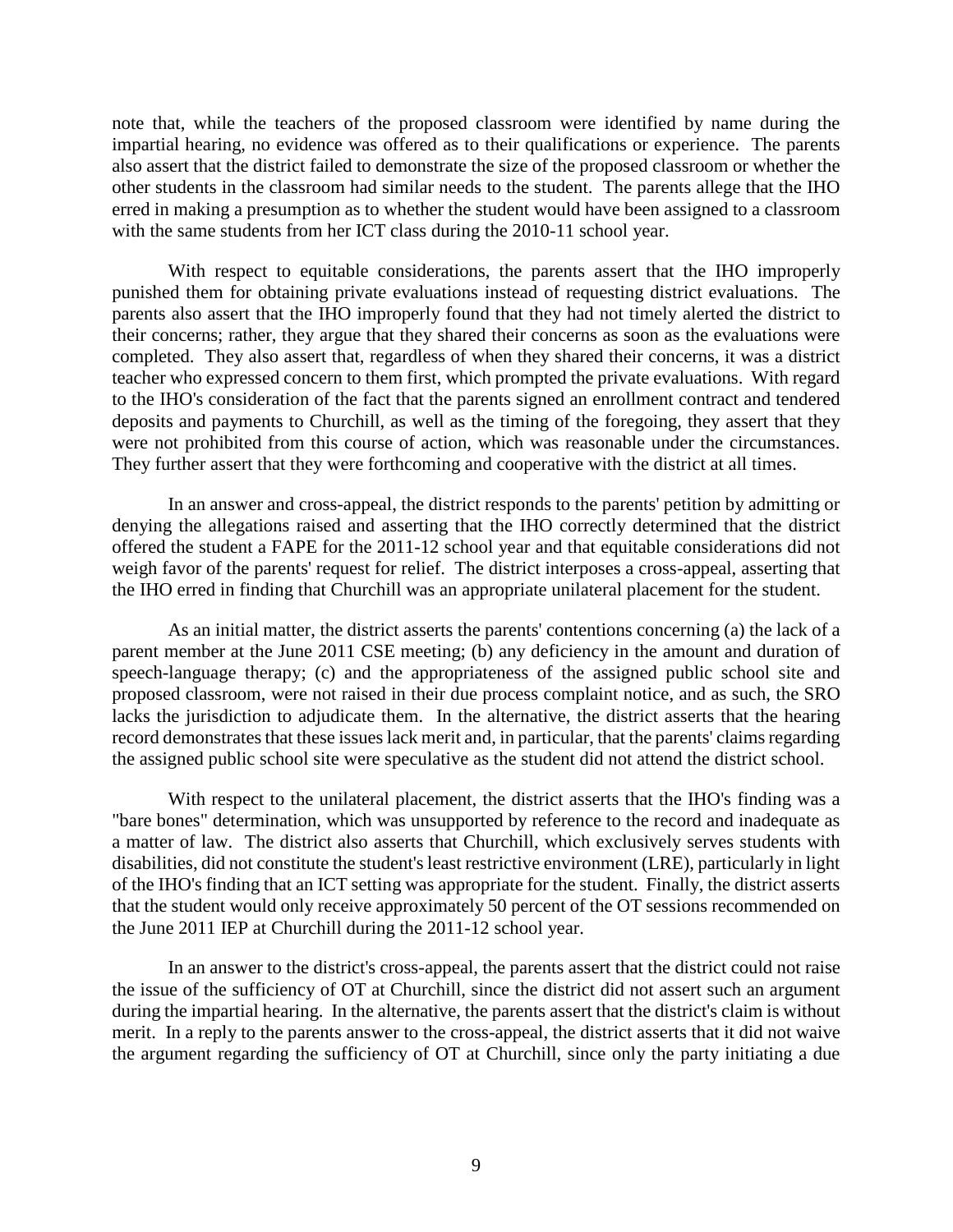process hearing is required to raise an issue in the due process complaint, while the responding party bears no such obligation.

## **V. Applicable Standards**

Two purposes of the IDEA (20 U.S.C. §§ 1400-1482) are (1) to ensure that students with disabilities have available to them a FAPE that emphasizes special education and related services designed to meet their unique needs and prepare them for further education, employment, and independent living; and (2) to ensure that the rights of students with disabilities and parents of such students are protected (20 U.S.C. § 1400[d][1][A]-[B]; see generally Forest Grove Sch. Dist. v. T.A., 557 U.S. 230, 239 [2009]; Bd. of Educ. v. Rowley, 458 U.S. 176, 206-07 [1982]).

A FAPE is offered to a student when (a) the board of education complies with the procedural requirements set forth in the IDEA, and (b) the IEP developed by its CSE through the IDEA's procedures is reasonably calculated to enable the student to receive educational benefits (Rowley, 458 U.S. at 206-07; R.E. v. New York City Dep't of Educ., 694 F.3d 167, 189-90 [2d Cir. 2012]; M.H. v. New York City Dep't of Educ., 685 F.3d 217, 245 [2d Cir. 2012]; Cerra v. Pawling Cent. Sch. Dist., 427 F.3d 186, 192 [2d Cir. 2005]). "'[A]dequate compliance with the procedures prescribed would in most cases assure much if not all of what Congress wished in the way of substantive content in an IEP'" (Walczak v. Florida Union Free Sch. Dist., 142 F.3d 119, 129 [2d Cir. 1998], quoting Rowley, 458 U.S. at 206; see T.P. v. Mamaroneck Union Free Sch. Dist., 554 F.3d 247, 253 [2d Cir. 2009]). While the Second Circuit has emphasized that school districts must comply with the checklist of procedures for developing a student's IEP and indicated that "[m]ultiple procedural violations may cumulatively result in the denial of a FAPE even if the violations considered individually do not" (R.E., 694 F.3d at 190-91), the Court has also explained that not all procedural errors render an IEP legally inadequate under the IDEA (M.H., 685 F.3d at 245; A.C. v. Bd. of Educ., 553 F.3d 165, 172 [2d Cir. 2009]; Grim v. Rhinebeck Cent. Sch. Dist., 346 F.3d 377, 381 [2d Cir. 2003]; Perricelli v. Carmel Cent. Sch. Dist., 2007 WL 465211, at \*10 [S.D.N.Y. Feb. 9, 2007]). Under the IDEA, if procedural violations are alleged, an administrative officer may find that a student did not receive a FAPE only if the procedural inadequacies (a) impeded the student's right to a FAPE, (b) significantly impeded the parents' opportunity to participate in the decision-making process regarding the provision of a FAPE to the student, or (c) caused a deprivation of educational benefits (20 U.S.C. § 1415[f][3][E][ii]; 34 CFR 300.513[a][2]; 8 NYCRR 200.5[j][4][ii]; Winkelman v. Parma City Sch. Dist., 550 U.S. 516, 525-26 [2007]; R.E., 694 F.3d at 190; M.H., 685 F.3d at 245; A.H. v. Dep't of Educ., 394 Fed. App'x 718, 720, 2010 WL 3242234 [2d Cir. Aug. 16, 2010]; E.H. v. Bd. of Educ., 2008 WL 3930028, at \*7 [N.D.N.Y. Aug. 21, 2008], aff'd, 361 Fed. App'x 156, 2009 WL 3326627 [2d Cir. Oct. 16, 2009]; Matrejek v. Brewster Cent. Sch. Dist., 471 F. Supp. 2d 415, 419 [S.D.N.Y. 2007], aff'd, 293 Fed. App'x 20, 2008 WL 3852180 [2d Cir. Aug. 19, 2008]).

The IDEA directs that, in general, an IHO's decision must be made on substantive grounds based on a determination of whether the student received a FAPE (20 U.S.C. § 1415[f][3][E][i]). A school district offers a FAPE "by providing personalized instruction with sufficient support services to permit the child to benefit educationally from that instruction" (Rowley, 458 U.S. at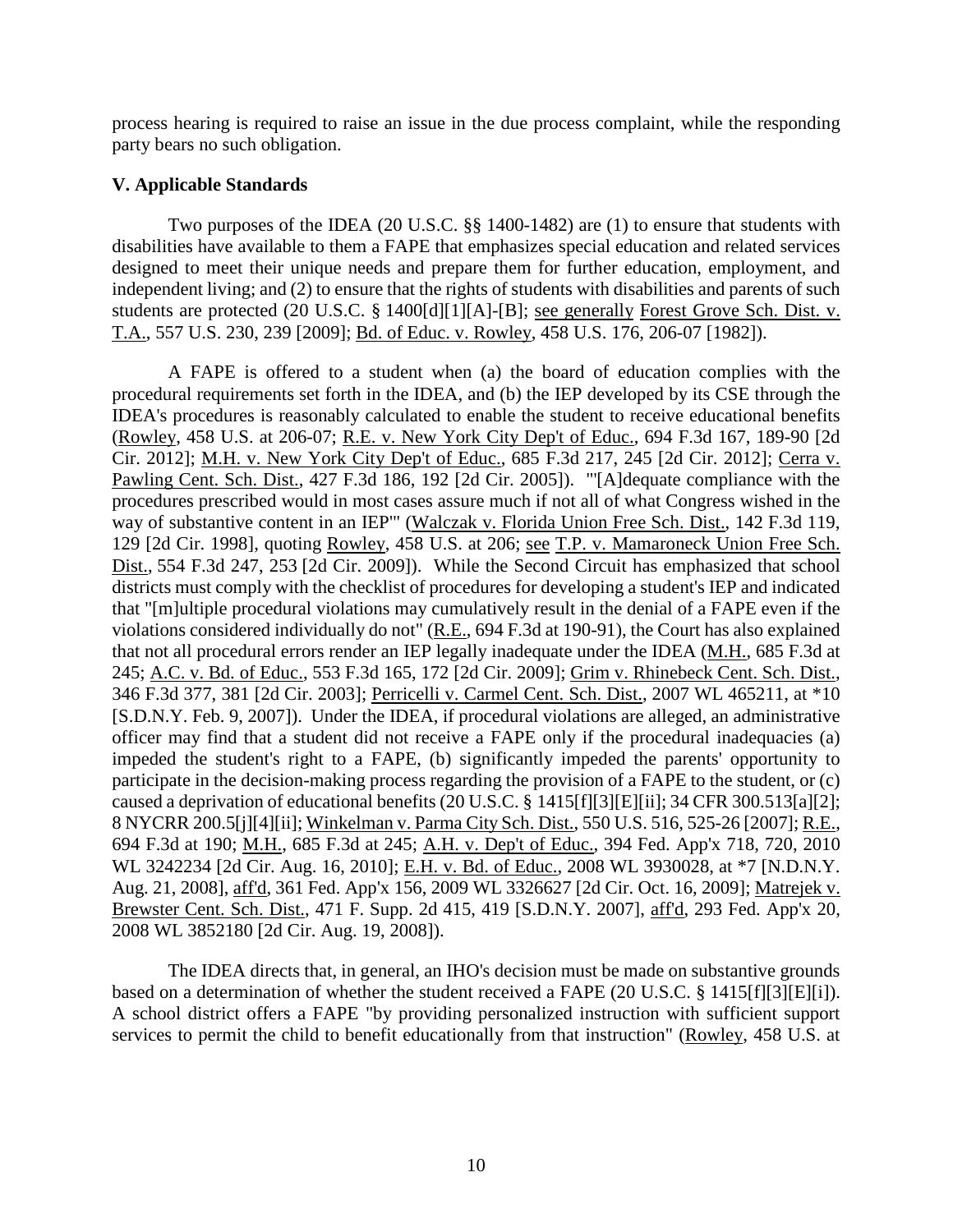203). However, the "IDEA does not itself articulate any specific level of educational benefits that must be provided through an IEP" (Walczak, 142 F.3d at 130; see Rowley, 458 U.S. at 189). The statute ensures an "appropriate" education, "not one that provides everything that might be thought desirable by loving parents" (Walczak, 142 F.3d at 132, quoting Tucker v. Bay Shore Union Free Sch. Dist., 873 F.2d 563, 567 [2d Cir. 1989] [citations omitted]; see Grim, 346 F.3d at 379). Additionally, school districts are not required to "maximize" the potential of students with disabilities (Rowley, 458 U.S. at 189, 199; Grim, 346 F.3d at 379; Walczak, 142 F.3d at 132). Nonetheless, a school district must provide "an IEP that is 'likely to produce progress, not regression,' and . . . affords the student with an opportunity greater than mere 'trivial advancement'" (Cerra, 427 F.3d at 195, quoting Walczak, 142 F.3d at 130 [citations omitted]; see T.P., 554 F.3d at 254; P. v. Newington Bd. of Educ., 546 F.3d 111, 118-19 [2d Cir. 2008]; Perricelli, 2007 WL 465211, at \*15). The IEP must be "reasonably calculated to provide some 'meaningful' benefit" (Mrs. B. v. Milford Bd. of Educ., 103 F.3d 1114, 1120 [2d Cir. 1997]; see Rowley, 458 U.S. at 192). The student's recommended program must also be provided in the LRE (20 U.S.C. § 1412[a][5][A]; 34 CFR 300.114[a][2][i], 300.116[a][2]; 8 NYCRR 200.1[cc], 200.6[a][1]; see Newington, 546 F.3d at 114; Gagliardo v. Arlington Cent. Sch. Dist., 489 F.3d 105, 108 [2d Cir. 2007]; Walczak, 142 F.3d at 132; G.B. v. Tuxedo Union Free Sch. Dist., 751 F. Supp. 2d 552, 573-80 [S.D.N.Y. 2010], aff'd, 486 Fed. App'x 954, 2012 WL 4946429 [2d Cir. Oct. 18, 2012]; E.G. v. City Sch. Dist. of New Rochelle, 606 F. Supp. 2d 384, 388 [S.D.N.Y. 2009]; Patskin v. Bd. of Educ., 583 F. Supp. 2d 422, 428 [W.D.N.Y. 2008]).

An appropriate educational program begins with an IEP that includes a statement of the student's present levels of academic achievement and functional performance (see 34 CFR 300.320[a][1]; 8 NYCRR 200.4[d][2][i]; Tarlowe v. New York City Bd. of Educ., 2008 WL 2736027, at \*6 [S.D.N.Y. July 3, 2008] [noting that a CSE must consider, among other things, the "results of the initial evaluation or most recent evaluation" of the student, as well as the "'academic, developmental, and functional needs'" of the student]), establishes annual goals designed to meet the student's needs resulting from the student's disability and enable him or her to make progress in the general education curriculum (see 34 CFR 300.320[a][2][i], [2][i][A]; 8 NYCRR 200.4[d][2][iii]), and provides for the use of appropriate special education services (see 34 CFR 300.320[a][4]; 8 NYCRR 200.4[d][2][v]; see also Application of the Dep't of Educ., Appeal No. 07-018; Application of a Child with a Disability, Appeal No. 06-059; Application of the Dep't of Educ., Appeal No. 06-029; Application of a Child with a Disability, Appeal No. 04-046; Application of a Child with a Disability, Appeal No. 02-014; Application of a Child with a Disability, Appeal No. 01-095; Application of a Child Suspected of Having a Disability, Appeal No. 93-9).

A board of education may be required to reimburse parents for their expenditures for private educational services obtained for a student by his or her parents, if the services offered by the board of education were inadequate or inappropriate, the services selected by the parents were appropriate, and equitable considerations support the parents' claim (Florence County Sch. Dist. Four v. Carter, 510 U.S. 7 [1993]; Sch. Comm. of Burlington v. Dep't of Educ., 471 U.S. 359, 369- 70 [1985]; R.E., 694 F.3d at 184-85; T.P., 554 F.3d at 252). In Burlington, the Court found that Congress intended retroactive reimbursement to parents by school officials as an available remedy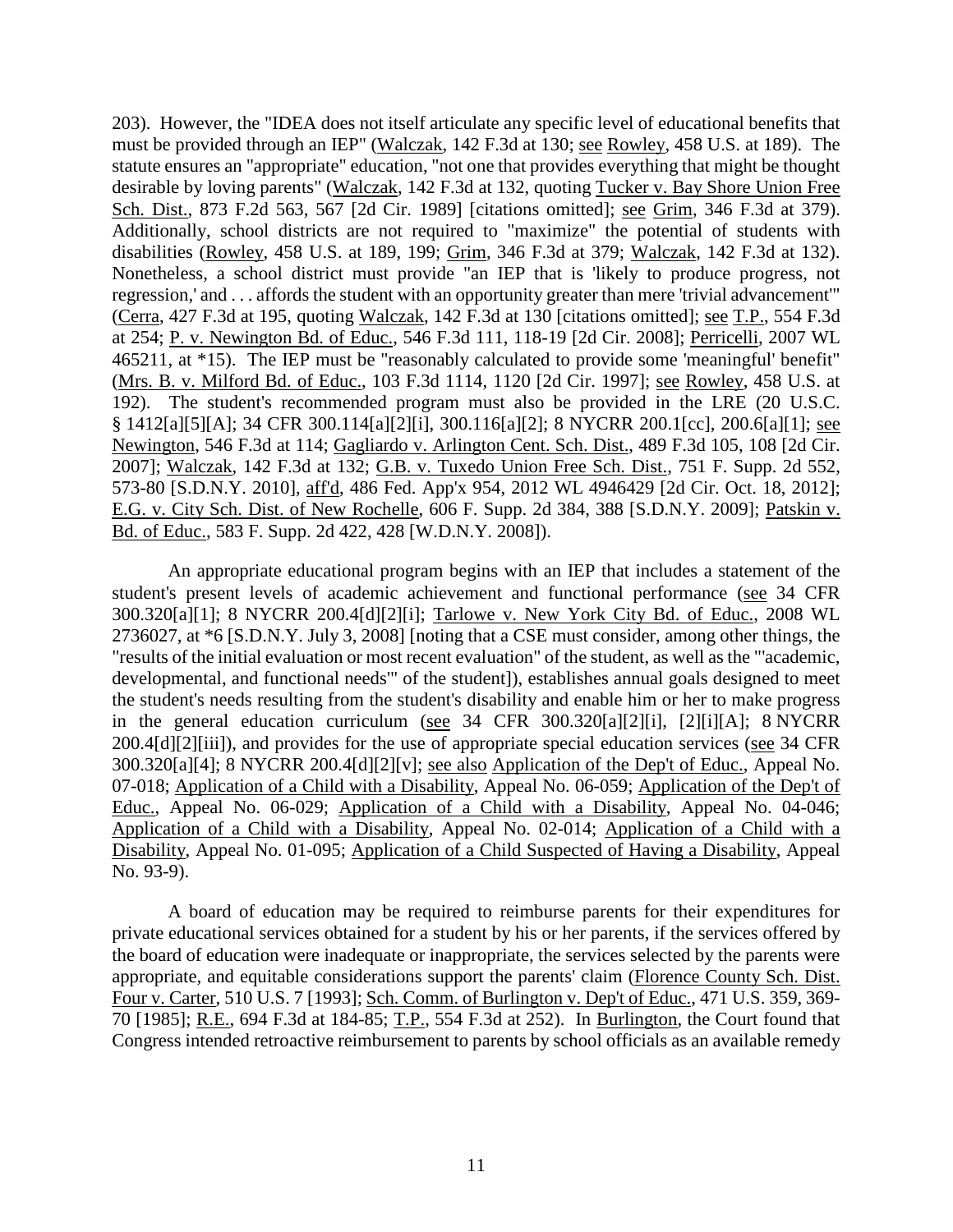in a proper case under the IDEA (471 U.S. at 370-71; see Gagliardo, 489 F.3d at 111; Cerra, 427 F.3d at 192). "Reimbursement merely requires [a district] to belatedly pay expenses that it should have paid all along and would have borne in the first instance" had it offered the student a FAPE (Burlington, 471 U.S. at 370-71; see 20 U.S.C. § 1412[a][10][C][ii]; 34 CFR 300.148).

The burden of proof is on the school district during an impartial hearing, except that a parent seeking tuition reimbursement for a unilateral placement has the burden of proof regarding the appropriateness of such placement (Educ. Law § 4404[1][c]; see R.E., 694 F.3d at 184-85; M.P.G. v. New York City Dep't of Educ., 2010 WL 3398256, at \*7 [S.D.N.Y. Aug. 27, 2010]).

## **VI. Discussion**

## **B. June 2011 CSE Process**

### **1. CSE Composition**

Initially, the district argues that the parents failed to include in the due process complaint notice a claim that the June 2011 CSE was improperly composed. The parents included a clear assertion in the due process complaint notice with regard to the composition of the April IEP 2011 CSE but failed to make a comparable assertion relative to the June 2011 CSE (see Parent Ex. A at pp. 1-2). Therefore, the due process complaint notice was not sufficient to put the district on notice that the parents objected to the composition of the June 2011 CSE (see Parent Ex. A at pp. 1-2; see also 20 U.S.C. § 1415[f][3][B]; 34 CFR 300.507[d][3][i], 300.511[d]; 8 NYCRR 200.5[j][1][ii]; R.E., 694 F.3d at 188-89 & n.4). Furthermore, a review of the hearing record shows that the only testimony elicited on this subject was by the parents' counsel and the relevance of such testimony was understood to relate to the parents' claim that the June 2011 CSE predetermined the student's placement (see Tr. pp. 65-67; see also Tr. p. 251). The parents admit as much in their petition, framing the CSE composition claim in the context of their allegation that the CSE predetermined the student's placement, in that the district school psychologist testified that an additional parent member was invited to a meeting only on those occasions when a more restrictive setting was warranted for the student (see Pet. ¶ 17). Therefore, it cannot be said that the district opened the door to such an issue (see B.M. v New York City Dep't of Educ., 2014 WL 2748756, at \*2 [2d Cir. 2014]; M.H., 685 F.3d at 250-51 [holding that issues not included in a due process complaint notice may be ruled on by an administrative hearing officer when the district "opens the door" to such issues with the purpose of defeating a claim that was raised in the due process complaint notice]).

## **2. Parental Participation**

Turning to the parents claims regarding their opportunity to participate in the June 2011 CSE and the district's predetermination of the student's placement, the IDEA sets forth procedural safeguards that include providing parents an opportunity "to participate in meetings with respect to the identification, evaluation, and educational placement of the child" (20 U.S.C. § 1415[b][1]). Federal and State regulations governing parental participation require that school districts take steps to ensure that parents are present at their child's IEP meetings or are afforded the opportunity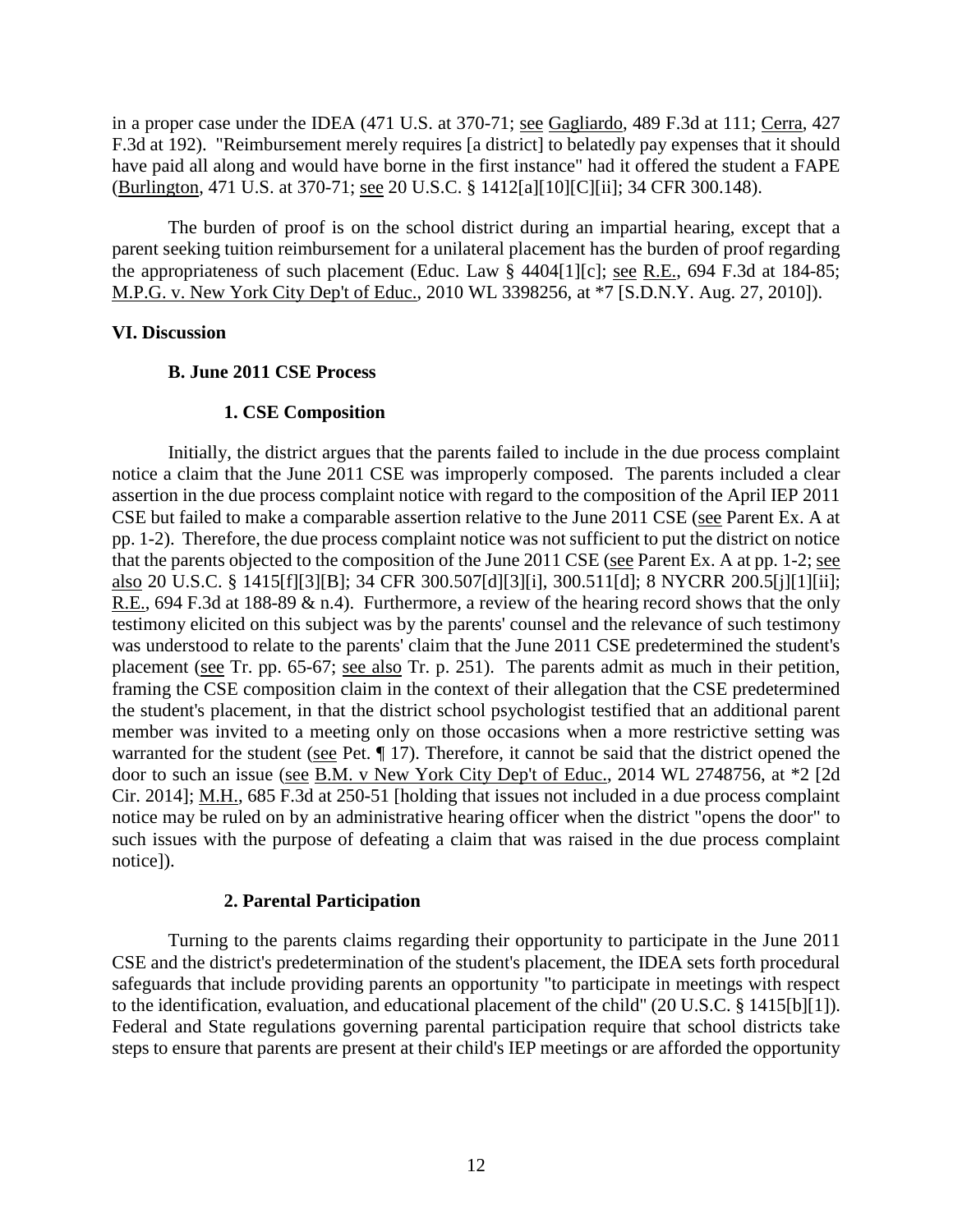to participate (34 CFR 300.322; 8 NYCRR 200.5[d]). Although school districts must provide an opportunity for parents to participate in the development of their child's IEP, mere parental disagreement with a school district's proposed IEP and placement recommendation does not amount to a denial of meaningful participation (see P.K. v. Bedford Cent. Sch. Dist., 569 F. Supp. 2d 371, 383 [S.D.N.Y. 2008] ["A professional disagreement is not an IDEA violation"]; Sch. For Language & Communc'n Dev. v. New York State Dep't of Educ., 2006 WL 2792754, at \*7 [E.D.N.Y. Sept. 26, 2006] ["Meaningful participation does not require deferral to parent choice"]; Paolella v. District of Columbia, 2006 WL 3697318, at \*1 [D.C. Cir. Dec. 6, 2006]).

In this case, attendees at the June 2011 CSE meeting included the district school psychologist (who also served as the district representative), the student's then-current special education and general education teachers, the parent, as well as the student's occupational therapist and speech-language therapist (Tr. pp. 19, 122; Dist. Ex. 4 at p. 10; 5 at p. 1). The minutes of the June 2011 CSE meeting show, among other things, that the parents expressed concerns about the student's "language expression" and word retrieval, to the point that the student becomes frustrated, which in turn affected her socially (Dist. Ex. 5 at p. 1). The minutes also reflect that the CSE discussed the student's success within the ICT setting (id. at p. 2). The hearing record demonstrates that the members of the CSE team participated in the review and were present during the entire length of the meeting (Tr. p. 20).

The parents contend that the IHO erred in her determination that the CSE considered the independent evaluations, and equated both a change in the student's classification [from the April to the June IEP] as well as the addition of a pull-out speech-language therapy session as proof of the CSE's consideration of the private evaluations.<sup>5</sup> A CSE must consider privately-obtained evaluations, provided that such evaluations meet the district's criteria, in any decision made with respect to the provision of a FAPE to a student (34 CFR 300.502[c]; 8 NYCRR 200.5[g][1][vi]). However, "consideration" does not require substantive discussion, that every member of the CSE read the document, or that the CSE accord the private evaluation any particular weight (T.S. v. Board of Educ. of the Town of Ridgefield, 10 F.3d 87, 89-90 [2d Cir. 1993]; G.D. v. Westmoreland Sch. Dist., 930 F.2d 942, 947 [1st Cir. 1991]; see Michael P. v. Dep't of Educ., 656 F.3d 1057, 1066 n.9 [9th Cir. 2011]; K.E. v. Indep. Sch. Dist. No. 15, 647 F.3d 795, 805-06 [8th Cir. 2011]; Evans v. Dist. No. 17, 841 F.2d 824, 830 [8th Cir.1988]; James D. v. Bd. of Educ., 642 F. Supp. 2d 804, 818 [N.D. Ill. 2009]). While a CSE must consider parents' suggestions or input offered from privately retained experts, a CSE is not required to merely adopt such recommendations for different programming (see, e.g., J.C.S. v. Blind Brook-Rye Union Free Sch. Dist., 2013 WL 3975942, at \*11 [S.D.N.Y. Aug. 5, 2013]; T.G. v. New York City Dep't of Educ., 973 F.Supp.2d 320, 340 [S.D.N.Y. 2013]; G.W. v. Rye City Sch. Dist., 2013 WL 1286154, at \*19 [S.D.N.Y. Mar. 29, 2013], aff'd, 2014 WL 519641 [2d Cir. Feb. 11, 2014]; T.B. v. Haverstraw-Stony Point Cent.

 $\overline{a}$ 

<sup>&</sup>lt;sup>5</sup> Although the district argues that the frequency of the recommended speech-language therapy was an issue outside the scope of the impartial hearing, review of the parents' due process complaint notice and the petition reveals that the frequency is raised only to the extent that the IHO cited the increase in the speech-language therapy mandate as evidence that the April or June 2011 CSE considered the parents' private evaluations (see IHO Decision at p. 14).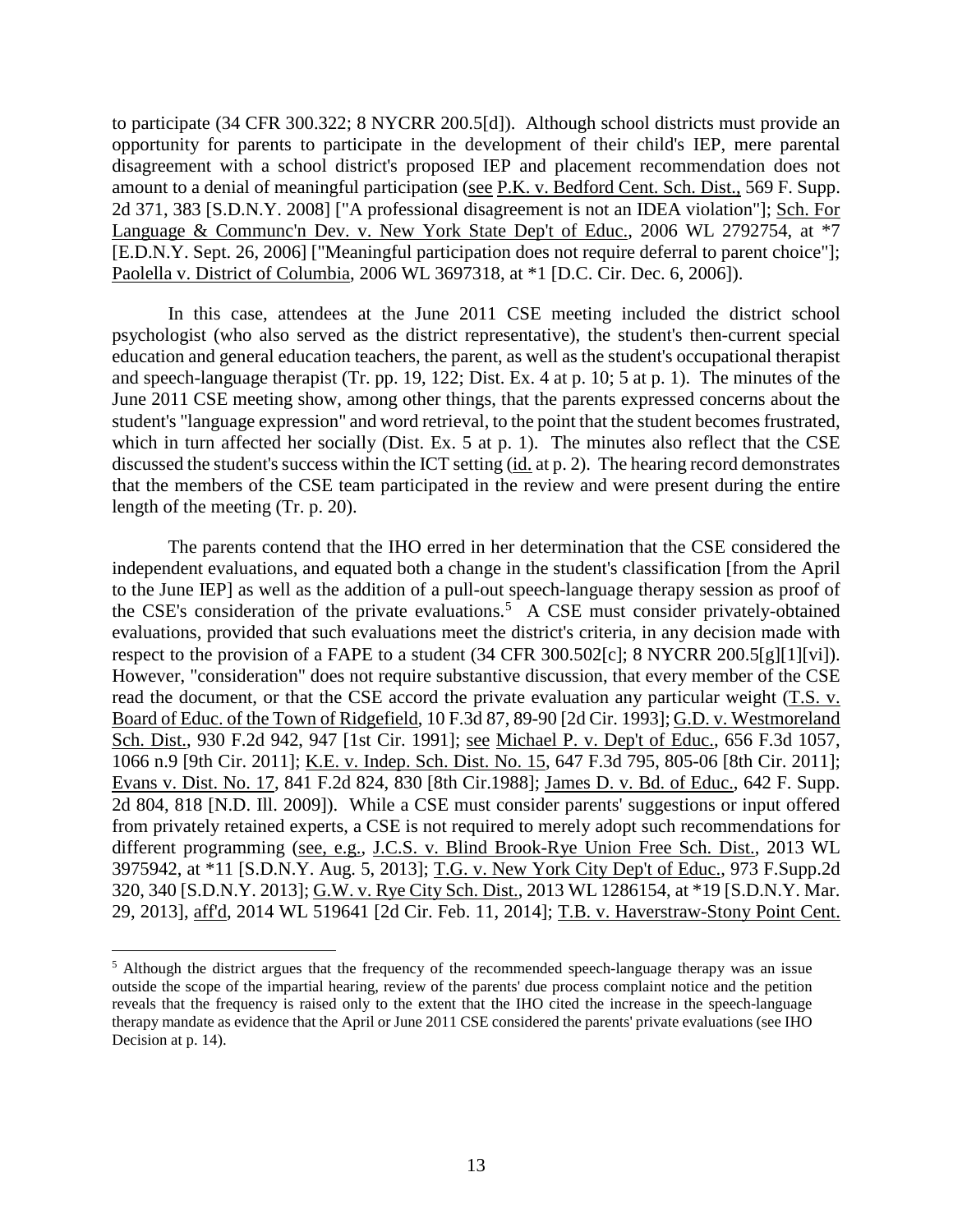Sch. Dist., 933 F.Supp.2d 554, 571 [S.D.N.Y. 2013]; Dirocco v. Bd. of Educ., 2013 WL 25959, at \*23 [S.D.N.Y. Jan. 2, 2013]; Watson v. Kingston City Sch. Dist., 325 F. Supp. 2d 141, 145 [N.D.N.Y. 2004], aff'd, 142 Fed. App'x 9 [2d Cir. July 25, 2005]; E.S. v. Katonah-Lewisboro Sch. Dist., 742 F. Supp. 2d 417, 436 [S.D.N.Y. 2010], aff'd, 487 Fed. App'x 619, 2012 WL 2615366 [2d Cir. July 6, 2012]; Z.D. v. Niskayuna Cent. Sch. Dist., 2009 WL 1748794, at \*6 [N.D.N.Y. Jun. 19, 2009]).

The district school psychologist testified that the June 2011 CSE considered the February 2011 private speech-language evaluation and the January 2011 private auditory processing evaluation, as well as the speech-language therapist's progress report (Tr. pp. 21-23). The parent also testified that CSE members stated that they had read the private evaluation reports, and that she did not initiate a discussion regarding the reports at the CSE meeting (Tr. pp. 134-35). The hearing record demonstrates information in the student's June 2011 IEP, such as the student's present levels of performance, discussed below, as well as changes in the student's eligibility classification and speech-language therapy mandate, consistent with the conclusion that the CSE reviewed the private evaluation reports (compare District Ex. 4 at pp. 1-2, 5 with District Exs. 9; 10; 11). For example, the hearing record indicates that the increase in the frequency of speechlanguage therapy sessions, relative to the student's IEP for the 2010-11 school year, was due to the parents' request and the recommendations included in the private evaluations (Tr. pp. 34, 135-37; Dist. Exs. 4 at p. 5; 10 at p. 7; see Parent Ex. O at p. 13). The hearing record also demonstrates that the CSE changed the student's eligibility classification from a learning disability to a speechlanguage impairment based on the private evaluations and the parents' focus on the impact of the student's language deficits (see Tr. p. 73).

Related to the parental participation claim is the parents' allegation that the district predetermined the student's placement. The consideration of possible recommendations for a student, prior to a CSE meeting is not prohibited as long as the CSE understands that changes may occur at the CSE meeting (see T.P., 554 F.3d at 253; Nack v. Orange City Sch. Dist., 454 F.3d 604, 610 [6th Cir. 2006] ["predetermination is not synonymous with preparation"]; Deal v. Hamilton County Bd. of Educ., 392 F.3d 840, 857-60 [6th Cir. 2004]; M.W. v. New York City Dep't of Educ., 869 F. Supp.2d 320, 333-34 [E.D.N.Y. 2012], aff'd, 725 F.3d 131 [2d Cir. 2013]; D.D-S. v. Southold Union Free Sch. Dist., 2011 WL 3919040, at \*10-11 [E.D.N.Y. Sept. 2, 2011], aff'd, 506 Fed. App'x 80, 2012 WL 6684585 [2d Cir. Dec. 26, 2012]; B.O. v. Cold Spring Harbor Cent. Sch. Dist., 807 F. Supp. 2d 130, 136 [E.D.N.Y., 2011]; A.G. v. Frieden, 2009 WL 806832, at \*7 [S.D.N.Y. Mar. 26, 2009]; P.K., 569 F. Supp. 2d at 382-83; Danielle G. v. New York City Dep't of Educ., 2008 WL 3286579, at \*6-\*7 [E.D.N.Y. 2008]; M.M. v. New York City Dep't of Educ., 583 F. Supp. 2d 498, 507 [S.D.N.Y. 2008]; W.S. v. Rye City Sch. Dist., 454 F. Supp. 2d 134, 147-48 [S.D.N.Y. 2006]; see also 34 CFR 300.501[b][1], [3]; 8 NYCRR 200.5[d][1], [2]). A key factor with regard to predetermination is whether the district has "an open mind as to the content of [the student's] IEP" (T.P., 554 F.3d at 253; see D.D-S., 2011 WL 3919040, at \*10-\*11; R.R. v. Scarsdale Union Free Sch. Dist., 615 F. Supp. 2d 283, 294 [S.D.N.Y. 2009]). In addition, districts are permitted to develop draft IEPs prior to a CSE meeting "'[s]o long as they do not deprive parents of the opportunity to meaningfully participate in the IEP development process'" (Dirocco, 2013 WL 25959, at \*18, quoting M.M., 583 F. Supp. 2d at 506). Districts may also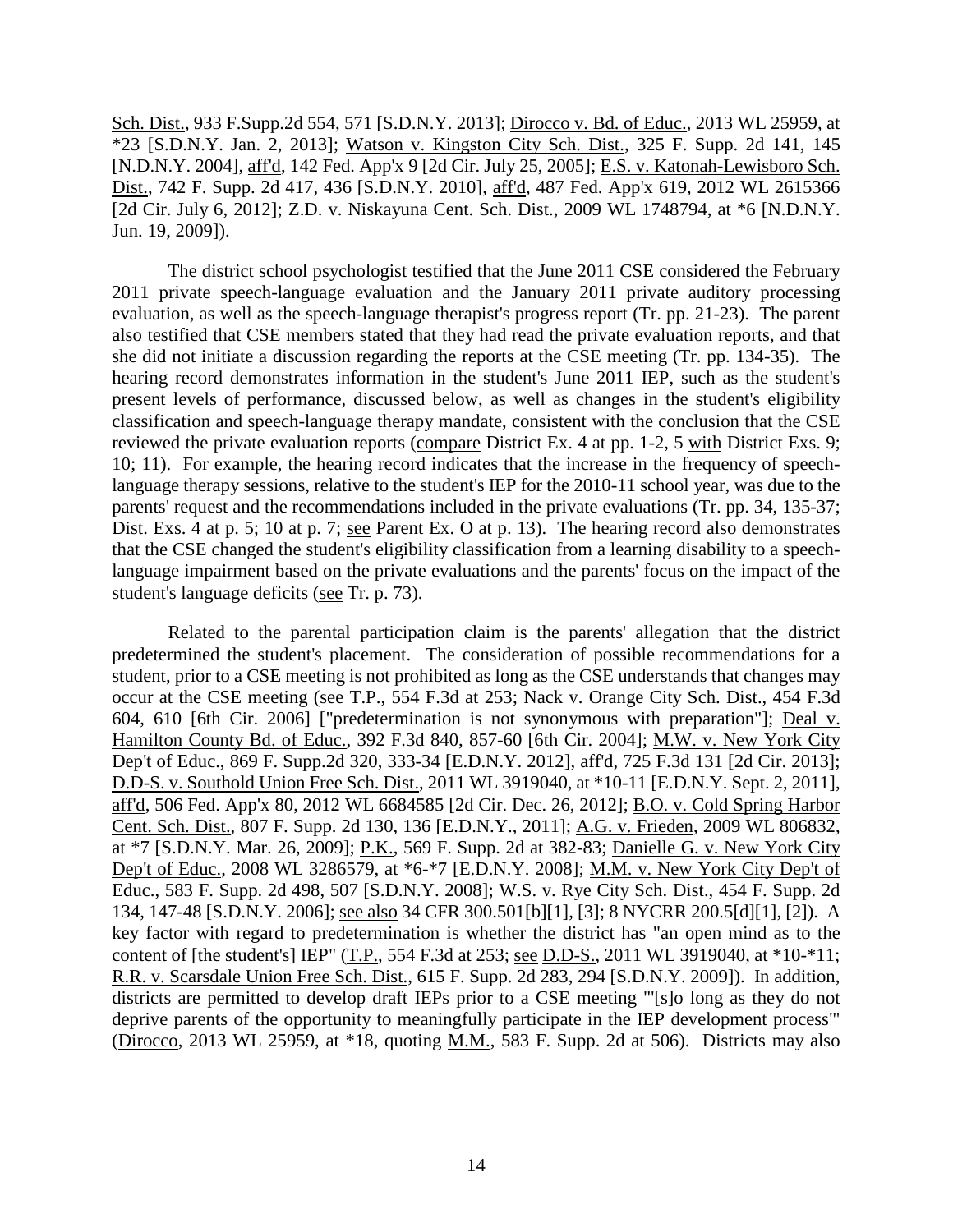"'prepare reports and come with pre[-]formed opinions regarding the best course of action for the [student] as long as they are willing to listen to the parents and parents have the opportunity to make objections and suggestions'" (Dirocco, 2013 WL 25959, at \*18).

Initially, the parents note that a draft IEP was developed prior to the June 2011 CSE meeting without parental participation (see Tr. p. 123). The district school psychologist testified that the CSE discussed the IEP at the June 2011 CSE meeting, that everyone seemed to be in agreement, and that the IEP presented during the meeting was a draft, rather than a finalized document (Tr. at p. 28). The district school psychologist further testified that although the annual goals on the June 2011 IEP were drafted prior to the meeting, nothing was finalized until after the meeting, and that she believed it would be unprofessional to come to a meeting unprepared (Tr. at pp. 74-75).<sup>6</sup> In addition, she stated that parents were consulted at the meeting regarding changes or additional information which should be included on the final IEP (Tr. p. 75). As noted above, such preparation is permissible (see, e.g., Nack, 454 F.3d at 610).

The parents assert that the district did not intend to consider any other placement for the student other than a general education classroom placement with ICT services. As noted above, the parents cite the lack of an additional parent member at the June 2011 CSE meeting as evidence of such predetermination, since the district school psychologist testified that an additional parent member was only invited to a meeting when the CSE intended to consider a more restrictive setting for the student ( $\frac{\text{see}}{\text{see}}$  Tr. p. 65).<sup>7</sup> However, contrary to the parents' argument that the CSE should have considered the student's placement at the nonpublic school, because the ICT services recommendation was reasonable for the student, as discussed below, it would not have been appropriate for the CSE to recommend placement of the student in a nonpublic school (see B.K. v. New York City Dep't of Educ., 2014 WL 1330891, at \*9 [E.D.N.Y. Mar. 31, 2014] ["once the CSE determined that a 6:1:1 placement was appropriate for [the student], it was under no obligation to consider more restrictive programs"]; T.G., 973 F. Supp. 2d at 341-42; E.F. v. New York City Dep't of Educ., 2013 WL 4495676, at \*15 [S.D.N.Y. Aug. 19, 2013] [explaining that "under the

 $\overline{a}$ 

<sup>&</sup>lt;sup>6</sup> The IDEA also has no requirement that annual goals be typed up at the CSE meeting itself, that parents and teachers have the opportunity to draft the goals themselves, or that the goals be seen on paper by any of the CSE members at the meeting (S.F. v. New York City Dep't of Educ., 2011 WL 5419847 at \*11 [S.D.N.Y. Nov. 9, 2011]; J.G. v. Briarcliff Manor Union Free Sch. Dist., 682 F.Supp.2d 387, 394 [S.D.N.Y. Jan. 29, 2010]). Furthermore, it has been found that when a parent is provided a meaningful opportunity to participate in the IEP development process, the lack of goal discussion, while not the most desirable practice, does not rise to the level of a denial of FAPE (E.A.M. v. New York City Dep't of Educ., 2012 WL 4571794 at \*7-\*8 [S.D.N.Y. Sep. 29, 2012]).

<sup>7</sup> At the time of the June 2011 CSE meeting, relevant State law and regulations in effect required the presence of "an additional parent member of a student with a disability" at a CSE meeting (Educ. Law § 4402[1][b][1][a]; 8 NYCRR 200.3[a][1][viii]). However, State law further provided that a CSE subcommittee was not required to include an additional parent member (Educ. Law § 4402[1][b][1][d]; 8 NYCRR 200.3[c]). Under applicable State law and regulations, a CSE subcommittee has the authority to perform the same functions as a CSE, with the exception of instances in which a student is considered for initial placement in (1) a special class; (2) a special class outside of the student's school of attendance; or (3) a school primarily serving students with disabilities or a school outside of the student's district (Educ. Law § 4402[1][b][1][d]; 8NYCRR 200.3[c][4]).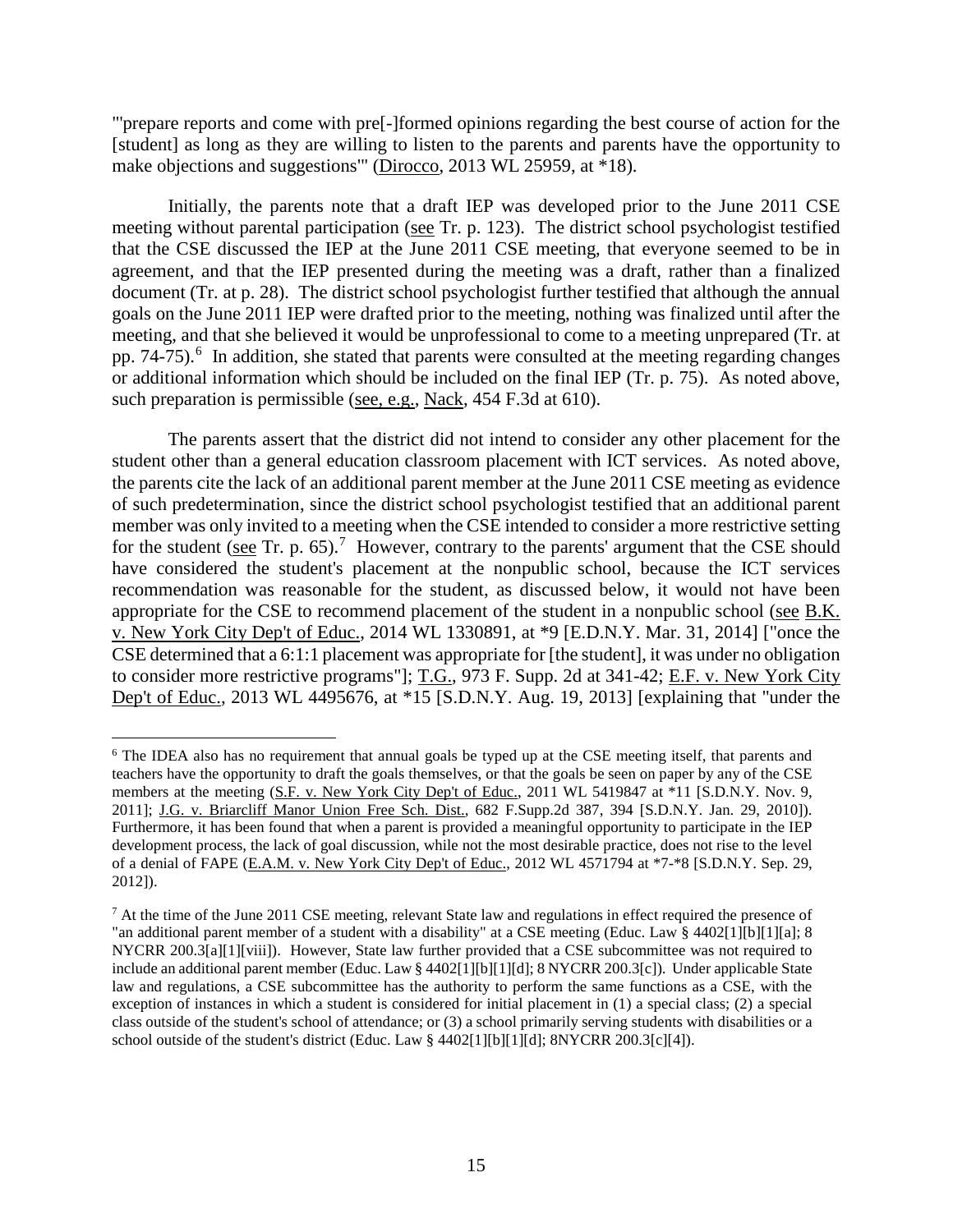law, once [the district] determined that [the public school setting] was the least restrictive environment in which [the student] could be educated, it was not obligated to consider a more restrictive environment, such as [the nonpublic school]"; A.D. v. New York City Dep't of Educ., 2013 WL 1155570, at \*8 [S.D.N.Y. Mar. 19, 2013] [finding that "[o]nce the CSE determined that [the public school setting] would be appropriate for the [s]tudent, it had identified the least restrictive environment that could meet the [s]tudent's needs and did not need to inquire into more restrictive options such as nonpublic programs"]).

 Moreover, the district school psychologist testified that the CSE remained open to discussing other recommendations but that the district participants did not feel that a special class was warranted for the student (Tr. at pp. 66-67). The student's June 2011 IEP identifies other placements considered and rejected by the CSE (Dist. Ex. 4 at p. 9). Specifically, the June 2011 IEP states that the CSE rejected a general education class placement with special education teacher support services (SETSS) because the student's difficulties warranted more support) (id.). In addition, the IEP reflects the CSE's determination that a special class as too restrictive for the student at that time (id.).

In light of the above, I concur with the IHO's determination that the parents were not significantly impeded in their opportunity to participate in the creation of the student's IEPs and that the student was not denied a FAPE in that regard.

## **C. June 2011 IEP**

### **1. Present Levels of Performance**

With respect to the student's present levels of performance, the parents assert that the June 2011 IEP did not identify the student's levels in mathematics, reading, and writing, and failed to set forth diagnoses.

Among the other elements of an IEP is a statement of a student's academic achievement and functional performance and how the student's disability affects his or her progress in relation to the general education curriculum (20 U.S.C. § 1414[d][1][A][i][I]; 34 CFR 300.320[a][1];8 NYCRR 200.4[d][2][i]; see 8 NYCRR 200.1[ww][3][i]). In developing the recommendations for a student's IEP, the CSE must consider the results of the initial or most recent evaluation; the student's strengths; the concerns of the parents for enhancing the education of their child; the academic, developmental and functional needs of the student, including, as appropriate, the student's performance on any general State or district-wide assessments as well as any special factors as set forth in federal and State regulations (34 CFR 300.324[a]; 8 NYCRR 200.4[d][2]).

Initially, contrary to the parents' claim, federal and State regulations do not require the district to set forth the student's diagnoses in an IEP; instead, they require the district to conduct an evaluation to "gather functional developmental and academic information" about the student to determine whether the student falls into one of the disability categories under the IDEA and information that will enable the student be "involved in and progress in the general education curriculum" (34 CFR 300.304[b][1]; see 8 NYCRR 200.4[b][1]; see also Fort Osage R-1 Sch. Dist.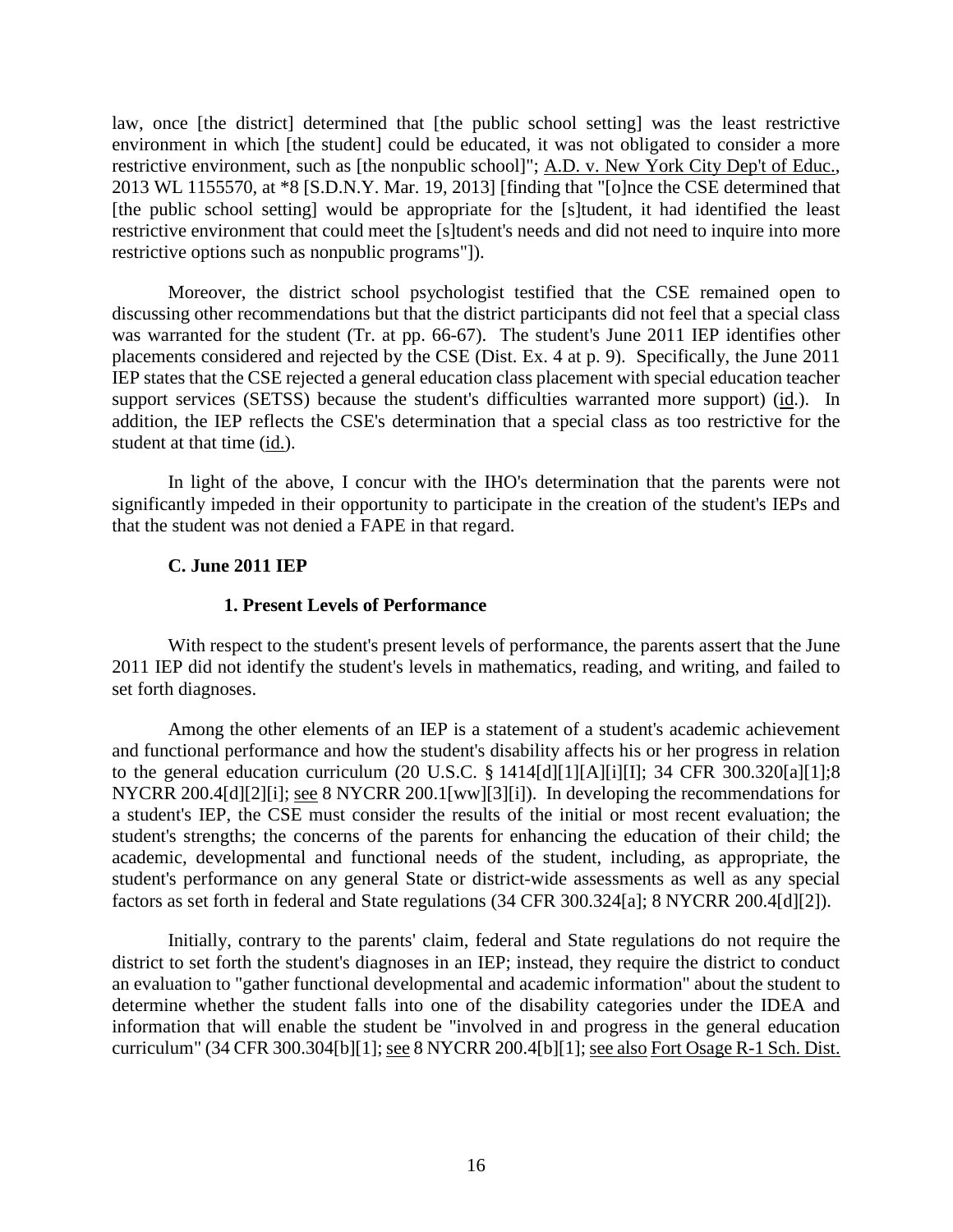v. Sims, 641 F.3d 996, 1004 [8th Cir. 2011]; W.W. v. New York City Dep't of Educ., 2014 WL 1330113, at \*13 [S.D.N.Y. Mar. 31, 2014] [finding that the "absence of an explicit mention" of a particular diagnosis in a student's annual goals was not fatal to the IEP because, the goals were adequately designed to address the student's learning challenges, related to the particular diagnosis and otherwise]; D.B. v. New York City Dep't of Educ., 2011 WL 4916435, at \*10 [S.D.N.Y. Oct. 12, 2011]).

Review of hearing record shows that the information found in the evaluative material that the June 2011 CSE had before it was appropriately reflected in the IEP. The district school psychologist testified that the June 2011 CSE reviewed the private evaluations (including the January 2011 auditory processing evaluation, and the February 2011 speech-language evaluation) and the June 2011 district psychoeducational evaluation, as well as a progress report from the student's speech-language therapist and input from the student's teachers, providers, and parents, who attended the CSE meeting (Tr. pp. 19, 21; see generally Dist. Exs. 6; 9-11). Further, the June 2011 IEP rejects much of the information included the June 2011 psychoeducational evaluation report (compare Dist. Ex. 4 at pp. 1-2, with Dist. Ex. 6).

The academic present levels of performance contained in the June 2011 IEP reflected that administration of the Stanford Binet Intelligence Scales-Fifth Edition (SB-5) to the student revealed that her overall cognitive functioning fell within the average range, as reported in the December 2010 private psychological evaluation report (compare Dist. Ex. 4 at p. 1, with Dist. Ex. 11 at p. 2). The parents' main objection to the present levels of performances lies with their concern that the June 2011 IEP did not specify the particular levels at which the student functioned in mathematics, reading, and writing. However, the June 2011 IEP included results of the administration of the Woodcock-Johnson Tests of Achievement (WJ-III), as reported in the June 2011 psychoeducational evaluation, which indicated that the student's reading and writing skills fell within the average range and that her mathematics skills ranged from average to low average (compare Dist. Ex. 4 at p. 1, with Dist. Ex. 6 at pp. 2-3).

 More specifically, the IEP described the student's needs and abilities in these areas, which could have informed a teacher responsible for implementing the IEP on what the level the student functioned. For example, in the area of reading, the June 2011 IEP and the June 2011 psychoeducational evaluation reflected that the student's "just right reading level" had progressed from a level B to a level H, which has a level two equivalency (compare Dist. Ex. 4 at p. 1, with Dist. Ex. 6 at p. 1). $8$  The IEP and the June 2011 psychoeducational evaluation further stated that the student had made gains in fluency, sight word recognition, and phonics (id.). However, as reflected in the private evaluations, the June 2011 IEP also noted that the student had difficulty with decoding (Dist. Ex. 4 at p. 1; see Dist. Exs. 10 at p. 4; 11 at pp. 5, 7). Further, as noted in the private evaluations, the June 2011 indicated that the student exhibited difficulties with word retrieval (Dist. Ex. 4 at p. 1; see Dist. Exs. 9 at pp. 7, 8; 10 at p. 3; 11 at p. 7). In the area of mathematics, as reported in the June 2011 psychoeducational evaluation, the June 2011 IEP

 $\overline{a}$ <sup>8</sup> According to the district school psychologist, this progress meant that the student was approaching grade level in her reading skills (Tr. p. 31).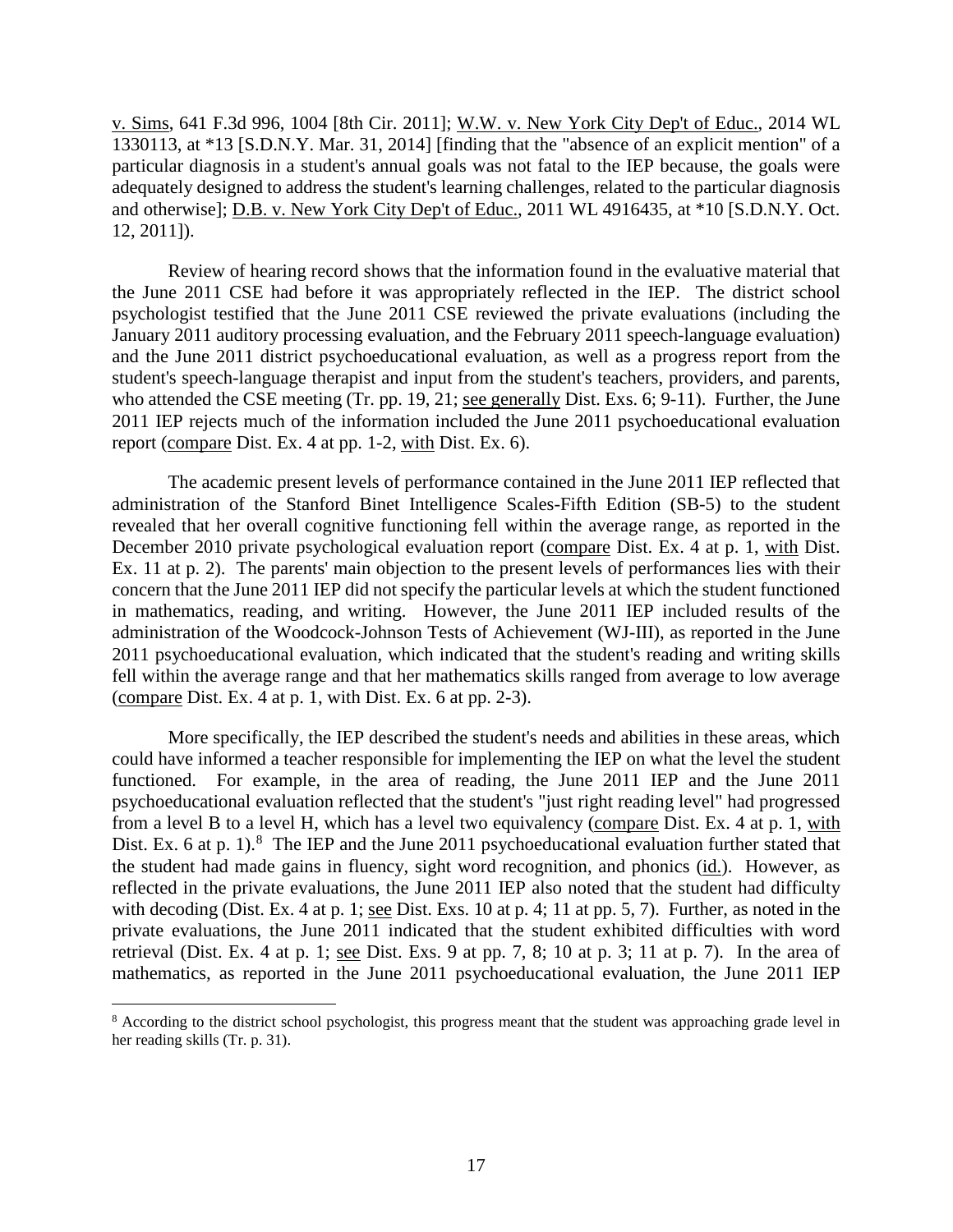specified that the student was able to: write numbers up to 100; count by ones, twos, fives and tens; add using manipulatives; and count dimes, nickels and pennies (compare Dist. Ex. 4 at p. 1, with Dist. Ex. 6 at p. 1). In writing, the June 2011 IEP noted that the student could write on a variety of topics but, at times, left out details that rendered her writing unclear (Dist. Ex. 4 at p. 1; see Dist. Exs. 6 at p. 1; 9 at p. 5). As described in the June 2011 psychoeducational evaluation, the June 2011 IEP stated that the student was "a sweet and friendly young girl" and that "[h]er teachers described her as being respectful, well-liked, and eager to please," and "noted that she [got] along well with her peers" (compare Dist. Ex. 4 at p. 2, with Dist. Ex. 6 at p. 3). Thus, while taking information from the July 2011 psychoeducational evaluation, as well as information provided at the June 2011 CSE meeting, the June 2011 IEP also included information consistent with the private evaluations, including a description of the student's difficulties with selfexpression, decoding, retrieving information from memory, and following multistep directions, her problems with attention and auditory processing, including comprehending auditory information of increasing length and complexity, as well as the student needs for preferential seating, repetition, scaffolding, "visuals," longer response times, and minimal distractions (compare Dist. Ex. 4 at pp. 1-2, with Dist. Exs. 9 at pp. 1, 8; 10 at pp. 1, 3, 5, 7; 11 at pp. 4, 6).

In sum, I find that the IEPs contained an accurate statement of a student's academic achievement and functional performance (20 U.S.C. § 1414[d][1][A][i][I]; 34 CFR 300.320[a][1];8 NYCRR 200.4[d][2][i]; see 8 NYCRR 200.1[ww][3][i]). As the CSE adequately described the student's needs and developed a program designed to address them, the failure to state each and every one of the student's abilities and deficits did not constitute a denial of a FAPE under the facts of this case (P.G. v. New York City Dep't of Educ., 959 F. Supp. 2d 499, 511-12 [S.D.N.Y. 2013]).

#### **2. Annual Goals**

The parents assert that the June 2011 IEP did not contain any annual goals directed to the student's speech-language needs and, further, that the annual goals did not adequately address the student's needs in the area of mathematics calculation. An IEP must include a statement of measurable annual goals, including academic and functional goals designed to meet the student's needs that result from the student's disability to enable the student to be involved in and make progress in the general education curriculum; and meet each of the student's other educational needs that result from the student's disability (see 20 U.S.C. § 1414[d][1][A][i][II]; 34 C.F.R. § 300.320[a][2][i]; 8 NYCRR 200.4[d][2][iii]). Each annual goal shall include the evaluative criteria, evaluation procedures and schedules to be used to measure progress toward meeting the annual goal during the period beginning with placement and ending with the next scheduled review by the committee (8 NYCRR 200.4[d][2][iii][b]; see 20 U.S.C. § 1414[d][1][A][i][III]; 34 C.F.R. § 300.320[a][3]).

 The district school psychologist testified that all of the annual goals for the June 2011 IEP were drafted by herself and the student's speech-language and occupational therapists (Tr. pp. 35, 75-76). The hearing record shows that the June 2011 IEP contains eight annual goals to address the student's needs in the areas of reading comprehension, decoding, writing, mathematics, and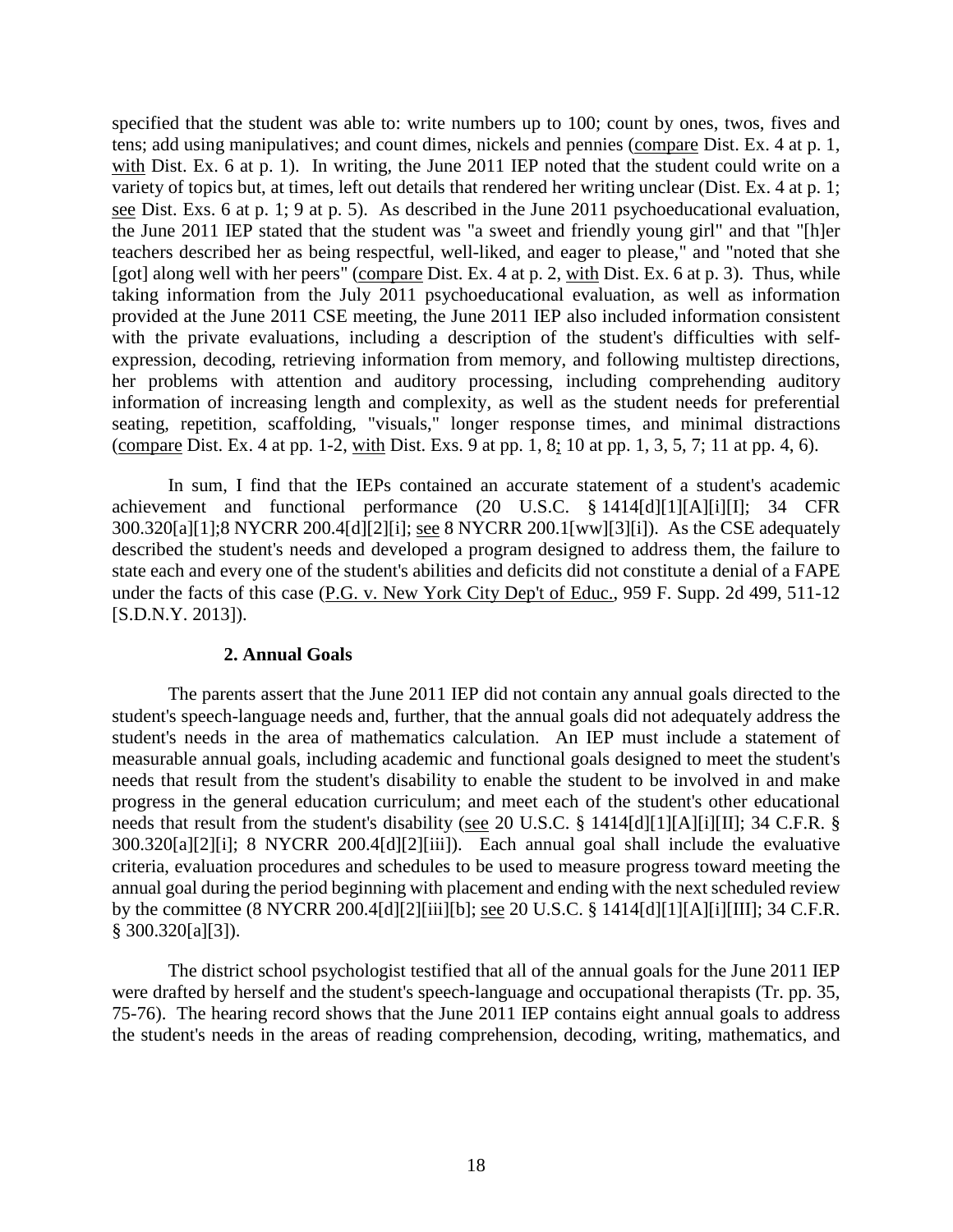OT (Dist. Ex. 4 at pp. 3-5; see Tr. pp. 28-30). A review of the student's needs and the June 2011 IEP annual goals shows that the CSE developed goals in many of the student's deficit areas as identified in the information reviewed and considered by the June 2011 CSE (compare Dist. Ex. 4 at pp. 3-5, with Dist. Exs. 6; 9-11). While the June 2011 IEP did not specify that any particular annual goal is intended to be achieved through the student's speech-language therapy sessions, certain annual goals specified that either a provider or a teacher/provider would measure the student's progress (see Dist. Ex. 4 at p. 3). Moreover, the annual goals appear to address certain areas of need identified in the private speech-language and auditory processing evaluations. For example, whereas the February 2011 private speech-language evaluation indicated that the student's auditory processing delay affected "her ability to process, encode, organize auditory information, and verbally formulated her ideas," one annual goal addressed such abilities, providing that the student would "use oral literacy skills as she retells stories in temporal sequential order which include story grammar elements of character, setting, main idea, problem and resolution, utilizing visual cues to help her organize her ideas" (see Dist Exs. 4 at p. 3; 9 at p. 8).

With regard to the parents' assertion concerning the sole mathematics goal, the hearing record shows that the student had met her mathematics goal during the 2010-11 school year (Parent Ex. P at p. 1). The school psychologist stated that the student's only mathematics goal as a "targeted goal," that the IEP comprised a "snapshot of the curriculum" (Tr. pp. 29-30). The mathematics annual goal included on the IEP provided that the student would solve word problems that required computation (Dist. Ex. 4 at p. 5). This particular skill was targeted to the one of the specific areas that the December 2010 private psychological evaluation identified as a skill with which the student struggled—solving mathematics word problems (id.; see Dist. Ex. 11 at p. 5). Furthermore, the June 2011 identified that, in order to understand complex multi-step math tasks, the student required scaffolding and repetition (Dist. Ex. 4 at p. 1).

The failure to address every one of a student's needs by way of an annual goal will not ordinarily constitute a denial of a FAPE (J.L. v. City Sch. Dist., 2013 WL 625064, at \*13 [S.D.N.Y. Feb. 20, 2013]), and it does not do so in this instance. Based on the foregoing, the evidence in the hearing record shows that the June 2011 IEP included sufficient annual goals in the student's deficit areas and does not indicate that the district denied the student a FAPE on this basis.

#### **3. ICT Services**

The parents assert that the recommended general education classroom placement with ICT services was not appropriate for the student. The parents assert that, contrary to the IHO's findings, the evidence did not demonstrate that the student made progress in an ICT class during the 2010- 11 school year.

A student's progress under a prior IEP is a relevant area of inquiry for purposes of determining whether an IEP has been appropriately developed, particularly if the parents express concern with respect to the student's rate of progress (see H.C. v. Katonah-Lewisboro Union Free Sch. Dist., 528 Fed. App'x 64, 66, 2013 WL 3155869 [2d Cir. June 24, 2013]; Adrianne D. v. Lakeland Cent. Sch. Dist., 686 F.Supp.2d 361, 368 [S.D.N.Y. 2010]; M.C. v. Rye Neck Union Free Sch. Dist., 2008 WL 4449338, \*14-\*16 [S.D.N.Y. Sept. 29, 2008]; see also "Guide to Quality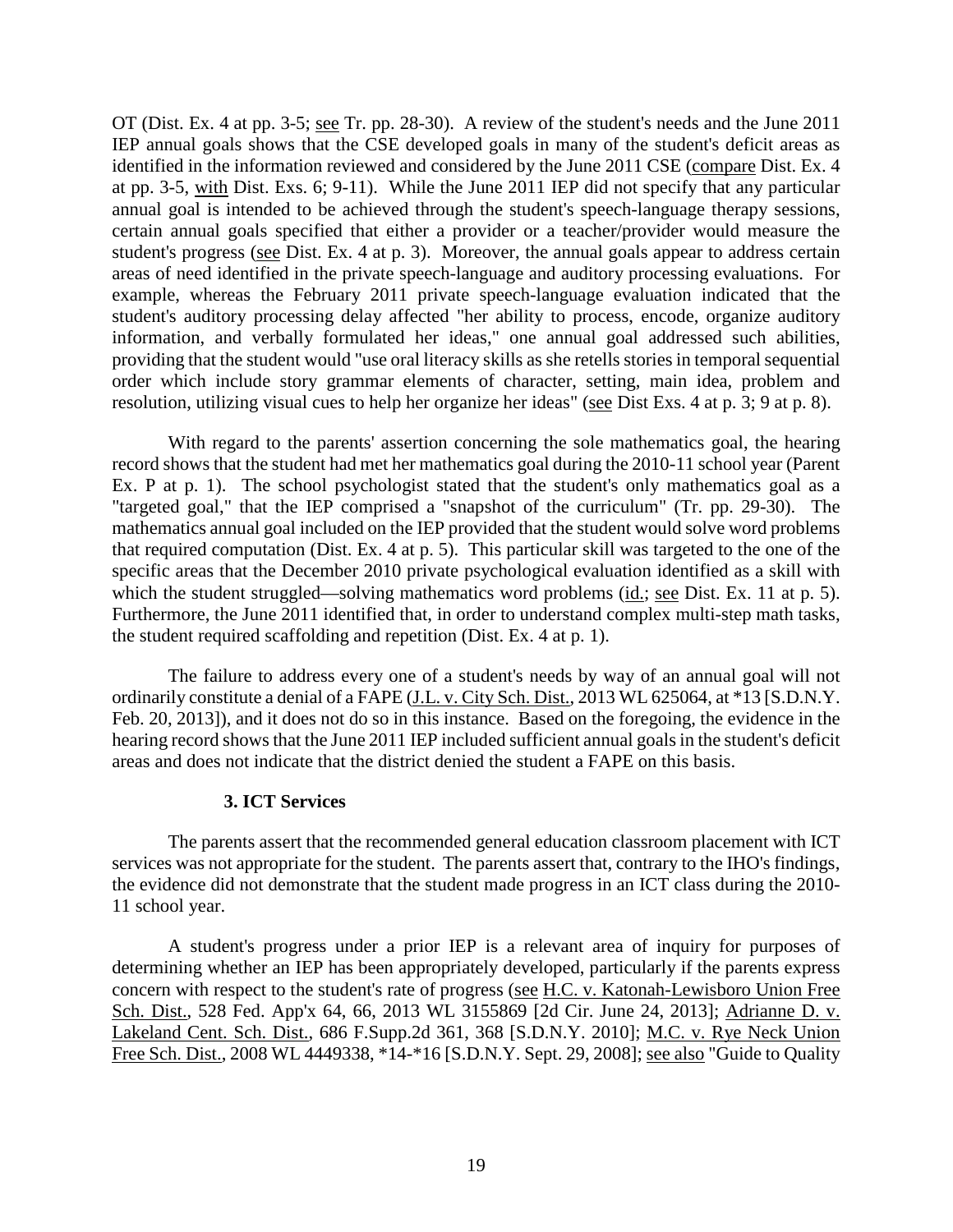Individualized Education Program (IEP) Development and Implementation" at p. 18 [NYSED Office of Special Education, December 2010]). The fact that a student has not made progress under a particular IEP does not automatically render that IEP inappropriate, nor does the fact that an IEP offered in a subsequent school year which is the same or similar to a prior IEP render it inappropriate provided it is based upon consideration of the student's current needs at the time the IEP is formulated (see Thompson R2–J Sch. Dist. v. Luke P., 540 F.3d 1143, 1153–54 [10th Cir.2008]; Carlisle Area Sch. v. Scott P.*,* 62 F.3d 520, 530 [3d Cir. 1995]; S.H. v. Eastchester Union Free Sch. Dist., 2011 WL 6108523, at \*10 [S.D.N.Y. Dec. 8, 2011]; D.D-S., 2011 WL 3919040, at \*12; J.G. v. Kiryas Joel Union Free Sch. Dist., 777 F. Supp. 2d 606, 650 [S.D.N.Y. 2011]; Schroll v. Bd. of Educ. Champaign Cmty. Unit Sch. Dist. #4, 2007 WL 2681207, at \*3 [C.D. Ill. Aug. 10, 2007]). Conversely, "if a student had failed to make any progress under an IEP in one year," at least one court has been "hard pressed" to understand how the subsequent year's IEP could be appropriate if it was simply a copy of the IEP which failed to produce any gains in a prior year (Carlisle Area Sch.*,* 62 F.3d at 534 [noting, however, that the two IEPs at issue in the case were not identical as the parents contended]).

Here, since the student's April 2010 IEP, implemented during the 2010-11 school year, also recommended a general education classroom placement with ICT services, along with related services consisting of speech-language therapy and OT, review of the student's progress under such program is an appropriate consideration in reviewing the appropriateness of the placement included in the student's June 2011 IEP, although differences in the programs do exist, including the increase in the student's speech-language therapy mandate (Dist. Exs. 4 at p. 5; Parent Ex. O at pp. 1, 11, 13).

The hearing record shows that the student made progress in the ICT classroom during the 2010-11 school year, as demonstrated by the June 2011 psychoeducational evaluation, wherein the student demonstrated higher level skills as compared to the results of evaluations summarized on the student's April 2010 IEP (compare Parent Ex. O at p. 3, with Dist. Ex. 6 at pp. 1-2). Specifically, the April 2010 IEP stated that, at the time, the student was able to identify almost all letters of the alphabet, say the sound of most letters, write with a mixture of unevenly sized capital and lower case letters, and count objects to ten, but had difficulty answering basic questions about a story, had a weak vocabulary, and could not follow a two-step direction (Parent Ex. O at p. 2). In addition, the April 2010 IEP reported that, while the student's attention span had improved, this still impacted her work and focus on the lesson (id. at p. 3). According to the June 2011 district psychoeducational evaluation, the student's teachers reported that she improved in all areas (Dist. Ex. 6 at p. 1). In the area of reading, the evaluation reported that she progressed from a level B to a level H and made gains specifically in the area of fluency, sight word recognition, and phonics skills (id.). The student's teachers reported that, in mathematics, the student could: count by ones, twos, fives, and tens; write numbers one to 100; add single and double digit numbers; and count coins (id.). On the basis of an observation conducted as part of the June 2011 neuropsychological evaluation, the evaluator reported that the student worked independently on a writing assignment, listened attentively during a mathematics lesson, attempted all presented test items, and was easily redirected during testing (id. at pp. 1-2). Finally, the evaluation reported that the student responded to all presented questions and freely engaged in spontaneous conversation as well (id. at p. 2).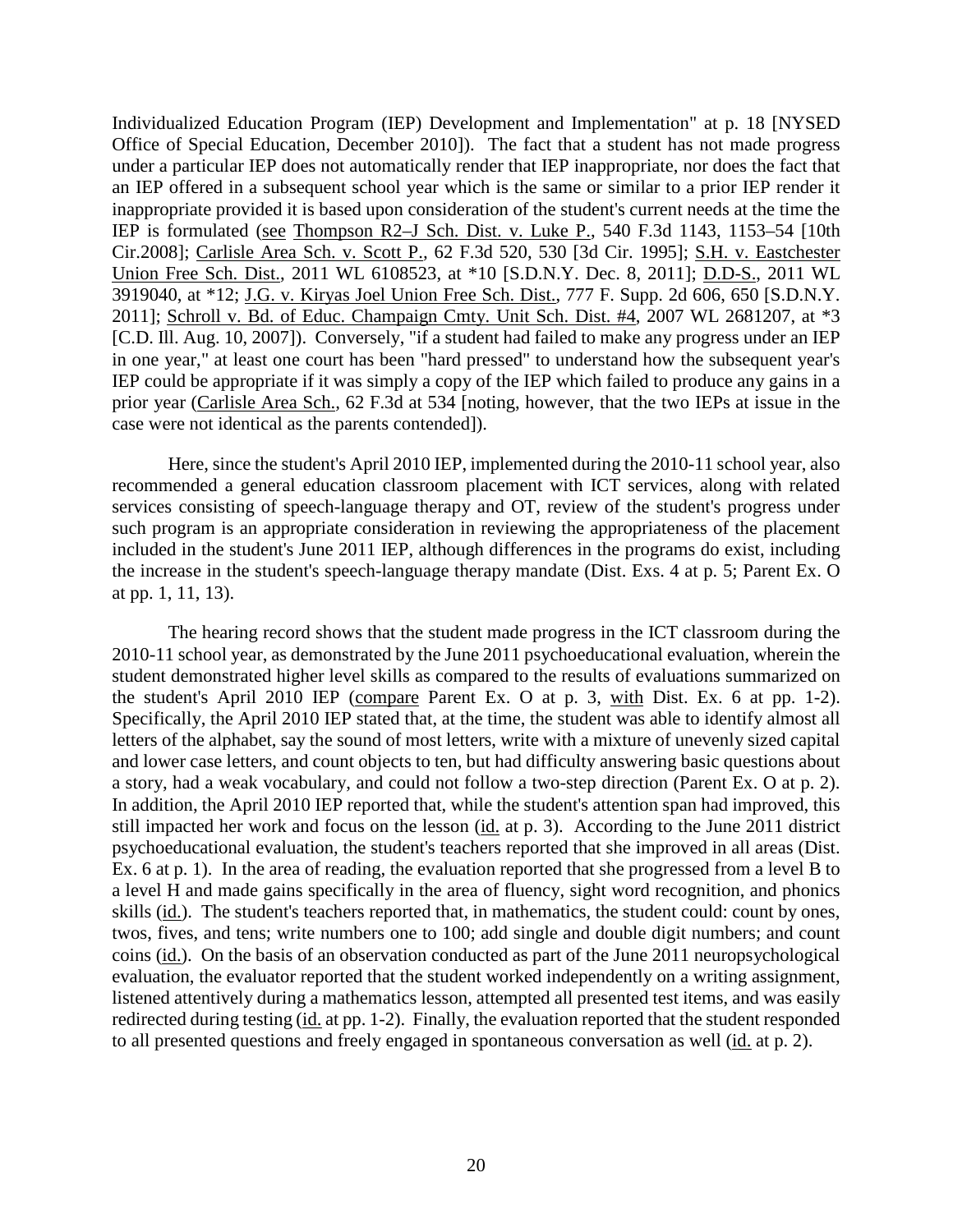The student's annual goals progress report for the 2010-2011 school year reported the student's progress toward achieving the annual goals included in the April 2010 IEP as of June 2010, November 2010, February 2011, and June 2011 (Parent Ex. P at pp. 1-4). According to the progress report, the student had met six out of her thirteen annual goals as of June 2011 and was anticipated to achieve the remainder (id.). Specifically, as of June 2011, the student was able to: identify and use at least 30 sight words; write at least initial and final letters in words based on the sounds she knows; demonstrate comprehension by retelling, summarizing or discussing stories; and demonstrate improved counting and numeral identification skills (id. at p. 1). She was expected to achieve her other goals related to attending, writing, fine motor, reading comprehension, following directions, and vocabulary skills (id. at pp. 2-4). While the student did not achieve every annual goal included on the April 2010 IEP, focus should be placed on the extent to which the student progressed toward achieving the annual goals, rather than on the number of IEP goals the student "achieved" (see Gavrity v. New Lebanon Cent. Sch. Dist., 2009 WL 3164435, at \*31, \*36 [N.D.N.Y. Sept. 29, 2009] [noting the student's progress despite not meeting some goals and explaining that the CSE was obligated to provide the student the opportunity to make meaningful progress in the LRE]).

The student's report card also demonstrates that the student made progress in the ICT setting during the 2010-2011 school year (Dist. Ex. 2). By June 2011, the student: met the basic standards in reading and writing; met the proficiency standards in science, social studies, and specials; and met or exceeded a proficiency standard in personal and social growth (id. at p. 2). The teachers commented that they were proud of the progress the student had made that year and noted that the student should continue to practice all the reading, writing, and mathematics skills she had acquired (id. at p. 1). Finally, according to the meeting minutes of the June 2011 CSE meeting, the parents reported to the CSE that the student had exhibited progress in many areas; however, the parent later testified that the student exhibited inconsistent progress in reading (Tr. p. 113; Dist. Ex. 5 at p. 1).

Based on the foregoing, the evidence supports a finding that the student exhibited overall meaningful progress in school during the 2010-11 school year, which, as noted above, is relevant to the examination of the similar program recommended during the 2011-12 school year.

 Turning to the June 2011 CSE's determination to recommend the ICT services, along with related services, during the 2011-12 school year, State regulations define ICT services as "the provision of specially designed instruction and academic instruction provided to a group of students with disabilities and nondisabled students" (8 NYCRR 200.6[g]). The number of students with disabilities who receive ICT services within a class may not exceed 12 students, and an ICT classroom must be staffed, at a minimum, with a special education teacher and a regular education teacher (8 NYCRR 200.6[g][1]-[2]). As discussed above in the context of the parents' predetermination claim, the June 2011 CSE did consider other placement options for the student. The district representative indicated that the April 2012 CSE recommended the general education placement with ICT services because, in addition to the student's progress during the 2010-11 school year, the student would continue to benefit from access to general education peers (Tr. pp. 25, 36).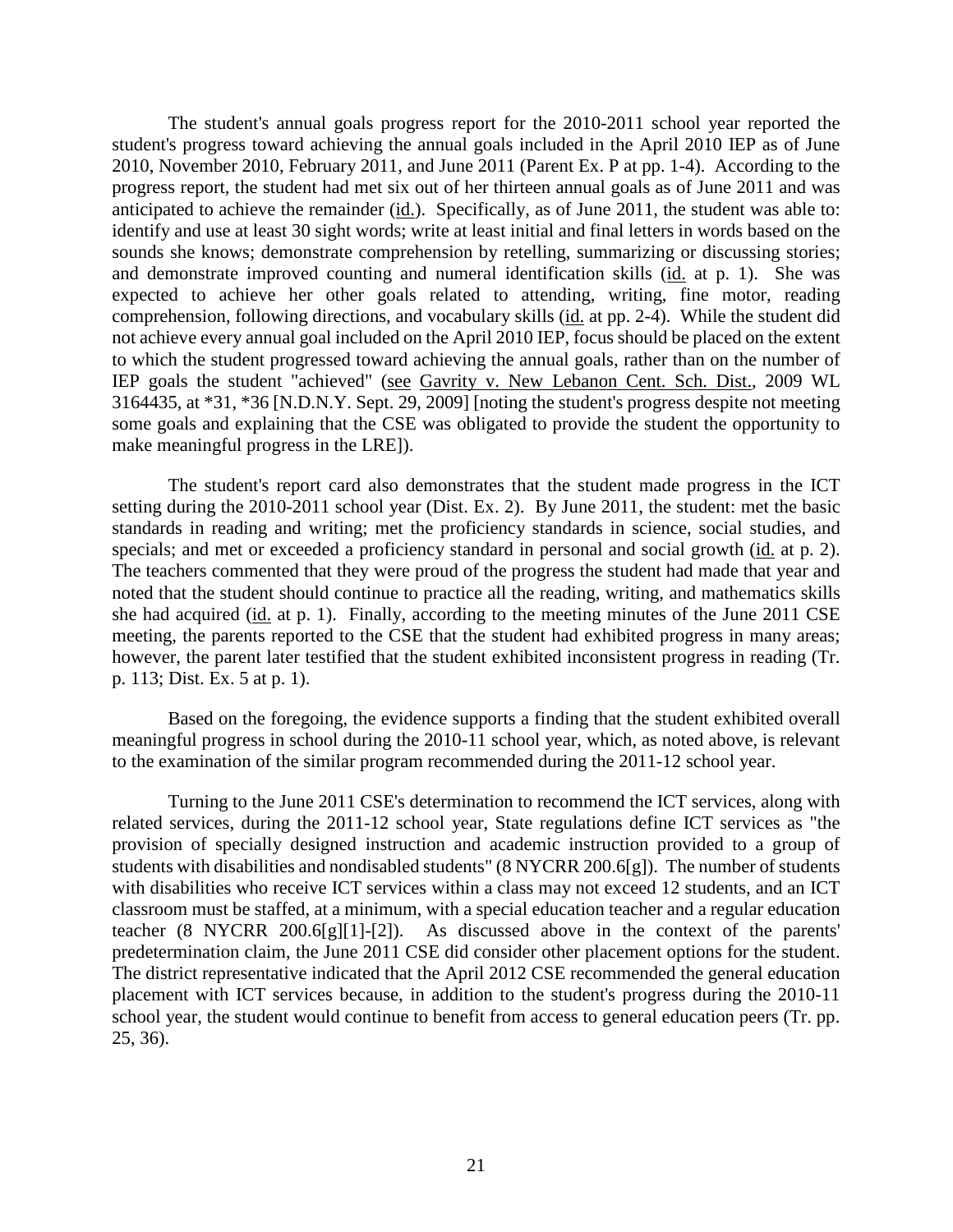The parents also point to recommendations in the private evaluations for a smaller setting for the student. The December 2010 private psychological evaluation recommended that the student "require[d] a more structured and intensive academic program than her current placement" and the January 2011 private auditory processing evaluation recommended a "[s]mall sized, quiet, language enriched classroom with a favorable student-to-teacher ratio where [the student] c[ould] receive the individualized services she needs" (Dist. Ex. 11 at p. 8). In this regard, although there were recommendations for a small academic setting in the private evaluations, and the parents assert that the student required a smaller class than the recommended ICT setting, what constitutes a "small class" is not defined in the hearing record, and it is questionable whether or not small class size, in and of itself, constitutes special education (see Frank G. v. Board of Educ. of Hyde Park, 459 F.3d 356, 365 [2d Cir. 2006] [declining to determine whether small class size alone constituted special education]). Further, to the extent that the parents correctly characterize the IHO's decision as affording more weight to the information and recommendations of the teachers who worked with the student, to the detriment to the recommendations set forth in the private evaluations, such a finding was not in error (see Lessard v. Wilton-Lyndeborough Coop. Sch. Dist., 592 F.3d 267, 270 [1st Cir. 2010] [noting that the underlying judgment of those having primary responsibility for formulating a student's IEP is given considerable weight]; Marshall Joint Sch. Dist. No. 2 v. C.D., 616 F.3d 632, 641, [7th Cir. 2010]; E.S., 742 F.Supp.2d at 436 ["The mere fact that a separately hired expert has recommended different programming does nothing to change [the] . . . deference to the district and its trained educators"]; Z.D., 2009 WL 1748794, at  $*6$ [explaining that deference is frequently given to the school district over the opinion of outside experts]; see also Rowley, 458 U.S. at 207; Watson, 325 F.Supp.2d at 145).

The parents also cite, in part, to evidence of the student's attentional difficulties as the basis for their position that the student would not receive educational benefit in an ICT setting. However, the June 2011 IEP describes supports to address the student's attentional difficulties, including verbal prompts to help maintain focus and preferential seating, and includes annual goals targeted to address such needs (see Dist. Ex. 4 at pp. 1, 3). Further, although the student exhibited distractibility, she was also motivated to learn and presented with overall average cognitive abilities (see Tr. p. 23; Dist. Ex. 6 at p. 3). The June 2011 IEP also recommended related services of OT and speech-language therapy, as well as other supports to address the student's management needs identified in the June 2011 IEP including: use of visuals and scaffolding; repetition in order to complete complex multi-step tasks; and directions repeated, rephrased, and/or broken down, as needed (Dist. Ex. 4 at pp. 1-2, 5).

Given the student's academic and cognitive strengths and the fact that the student progressed in the ICT setting during the 2010-11 school year, the evidence leads to the conclusion that the student's relative weaknesses could be adequately addressed by the ICT services provided by a full time special education teacher in a general education setting, in conjunction with the other supports included in the June 2011 IEP. The CSE is required to properly balance the IDEA's requirement of placing the student in the LRE with the importance of providing an appropriate educational program that addressed the student's needs (see M.W. v. New York City Dep't of Educ., 725 F.3d 131, 143 [2d Cir. 2013]). In this instance, it was appropriate for the district to continue the student's educational programming in the lesser restrictive ICT setting prior to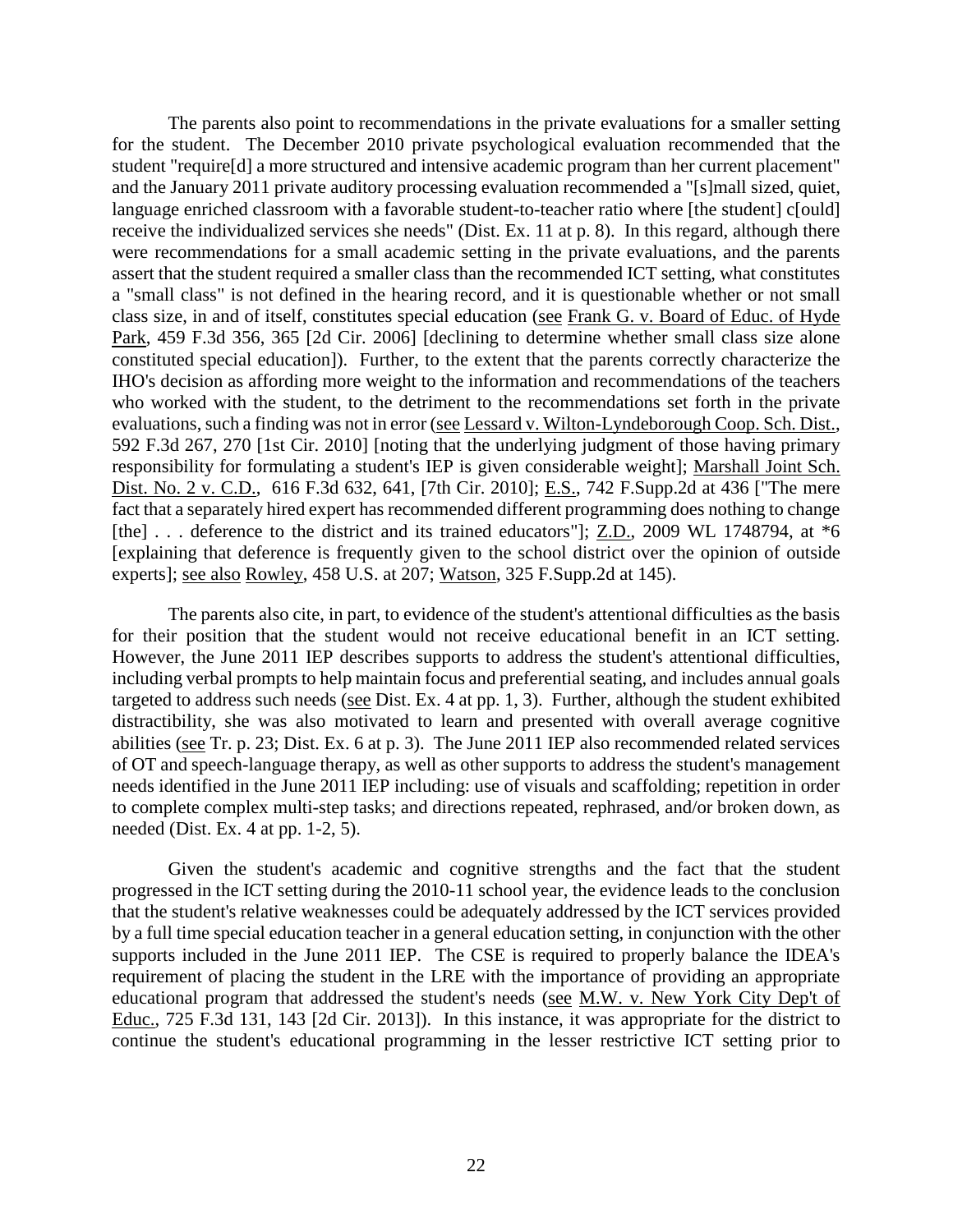segregating the student from nondisabled peers. Based on the foregoing, I find that the April 2011 CSE's recommended general education class with 12:1 ICT services was reasonably calculated to enable the student to receive educational benefit (Gagliardo, 489 F.3d at 112; Frank G., 459 F.3d at 364-65).

## **D. Challenges to the Assigned Public School Site**

The parent argues that there was no evidence in the hearing record demonstrating that the assigned public school site could have implemented the student's June 2011 IEP. The district argues that it was not required to establish that the assigned public school site could implement the student's IEP because any such claims advanced by the parents were speculative and pre-mature because the student was not educated under the IEP and did not attend the assigned public school site. In addition, the district asserts that the parents failed to raise any claims relating to the assigned public school site in their due process complaint notice. Review of the parents' due process complaint notice confirms the district's argument that the assigned public school site claims were outside the scope of the impartial hearing (see Parent Ex. A at pp. 1-2; see 20 U.S.C. § 1415[f][3][B]; 34 CFR 300.507[d][3][i], 300.511[d]; 8 NYCRR 200.5[j][1][ii]; R.E., 694 F.3d at 188-89  $\&$  n.4). However, given that the district presented a witness at the impartial hearing from the assigned public school site who testified that the school could implement the student's June 2011 IEP, it is arguable that the district opened the door to the issue (see Tr. pp. 96-102; see also M.H., 685 F.3d at 250-51).

In any event, challenges to an assigned public school site are generally relevant to whether the district properly implemented a student's IEP, which is speculative when the student never attended the recommended placement. Generally, the sufficiency of the district's offered program must be determined on the basis of the IEP itself (R.E., 694 F.3d at 186-88). The Second Circuit has explained that the parents' "[s]peculation that the school district will not adequately adhere to the IEP is not an appropriate basis for unilateral placement" (R.E., 694 F.3d at 195; see F.L. v. New York City Dep't of Educ., 553 Fed. App'x 2, 9, 2014 WL 53264 [2d Cir. Jan. 8, 2014]; see also K.L. v. New York City Dep't of Educ., 530 Fed. App'x 81, 87, 2013 WL 3814669 [2d Cir. July 24, 2013]; R.C. v. Byram Hills Sch. Dist., 906 F. Supp. 2d 256, 273 [S.D.N.Y. 2012] [explaining that "[g]iven the Second Circuit's recent pronouncement that a school district may not rely on evidence that a child would have had a specific teacher or specific aide to support an otherwise deficient IEP, it would be inconsistent to require evidence of the actual classroom in which a student would be placed where the parent rejected an IEP before the student's classroom arrangements were even made]).

The Second Circuit has also clarified that, under factual circumstances similar to those in this case, in which the parents have rejected and unilaterally placed the student prior to IEP implementation, "[p]arents are entitled to rely on the IEP for a description of the services that will be provided to their child" (P.K. v. New York City Dep't of Educ., 526 Fed. App'x 135, 141, 2013 WL 2158587 [2d Cir. May 21, 2013]) and, even more clearly, that "'[t]he appropriate inquiry is into the nature of the program actually offered in the written plan,' not a retrospective assessment of how that plan would have been executed" (K.L., 530 Fed. App'x at 87, quoting R.E., 694 F.3d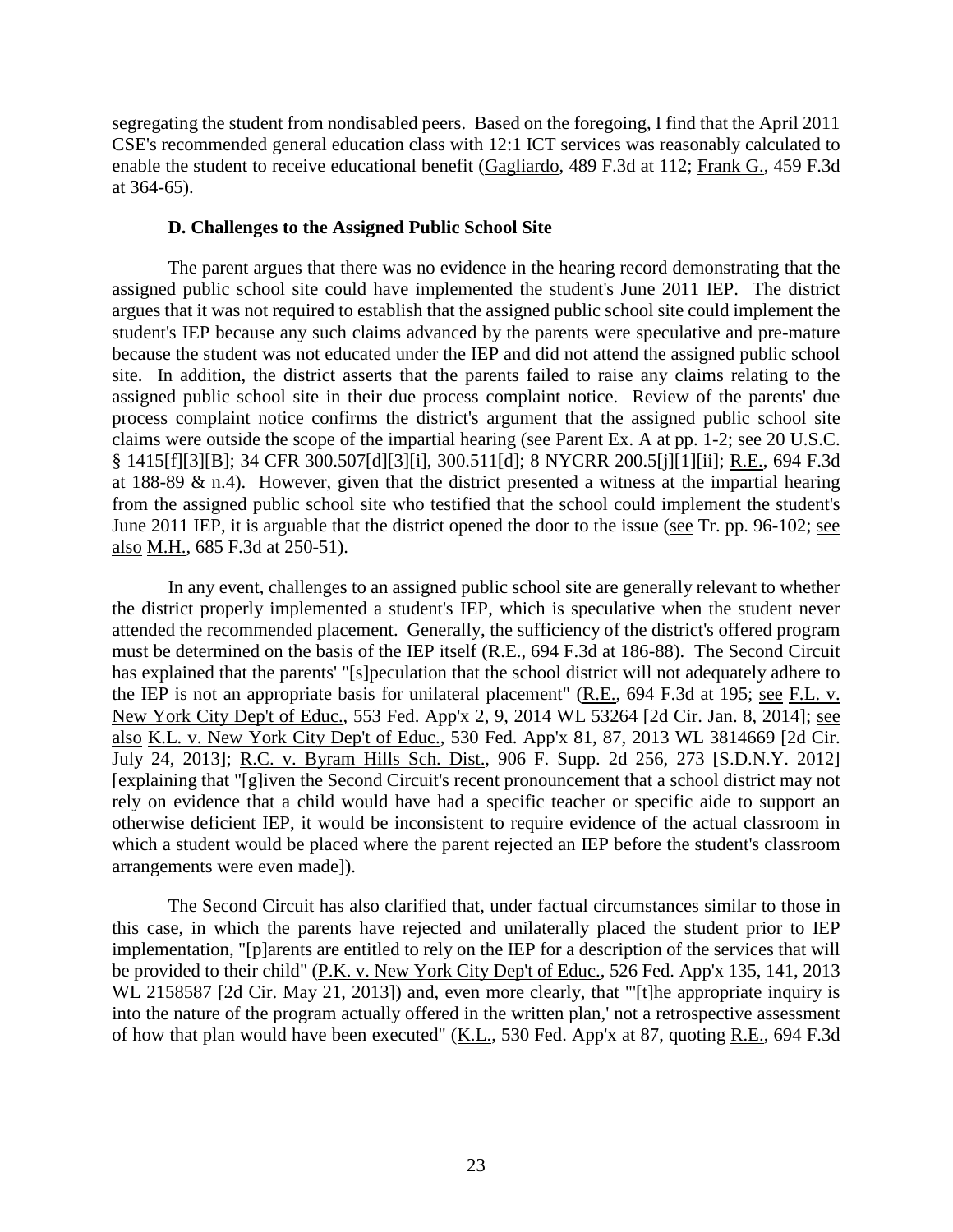at 187; see C.F. v. New York City Dep't of Educ., 746 F.3d 68, 79 [2d Cir. Mar. 4, 2014]). Thus, the analysis of the adequacy of an IEP in accordance with R.E. is prospective in nature, but the analysis of the IEP's implementation is retrospective. Therefore, if it becomes clear that the student will not be educated under the proposed IEP, there can be no denial of a FAPE due to the failure to implement the IEP (R.E., 694 F.3d at 186-88; see also Grim, 346 F.3d at 381-82 [holding that the district was not liable for a denial of a FAPE where the challenged IEP was determined to be appropriate, but the parents chose not to avail themselves of the public school program]).<sup>9</sup>

When the Second Circuit spoke recently with regard to the topic of assessing the district's offer of an IEP versus later acquired school site information obtained and rejected by the parent as inappropriate, the Court disallowed a challenge to a recommended public school site, reasoning that "the appropriate forum for such a claim is 'a later proceeding' to show that the child was denied a free and appropriate public education 'because necessary services included in the IEP were not provided in practice'" (F.L., 553 Fed. App'x at 9, quoting R.E., 694 F.3d at 187 n.3).

In view of the foregoing, the parent cannot prevail on her claims regarding implementation of the June 2011 IEP because a retrospective analysis of how the district would have implemented the student's IEP at the assigned public school site is not an appropriate inquiry under the circumstances of this case (K.L., 530 Fed. App'x at 87; R.E., 694 F.3d at 186; R.C., 906 F. Supp. 2d at 273).

Here, it is undisputed that the student did not attend the district's assigned public school site. Therefore, the issues raised and the arguments asserted by the parent with respect to the assigned public school site are speculative, and, as indicated above, a retrospective analysis of how the district would have executed the student's June 2011 IEP at the assigned public school site is not an appropriate inquiry (see K.L., 530 Fed. App'x at 87).

 $\overline{a}$ <sup>9</sup> While the IDEA and State regulations provide parents with the opportunity to offer input in the development of a student's IEP, the assignment of a particular school is an administrative decision that must be made in conformance with the CSE's educational placement recommendation (T.Y. v. New York City Dep't of Educ., 584 F.3d 412, 420 [2d Cir. 2009]; see K.L.A. v. Windham Southeast Supervisory Union, 371 Fed. App'x 151, 154, 2010 WL 1193082 [2d Cir. 2010]). A school district "may have two or more equally appropriate locations that meet the child's special education and related services needs and school administrators should have the flexibility to assign the child to a particular school or classroom, provided that determination is consistent with the decision of the group determining placement" (Placements, 71 Fed. Reg. 46588 [Aug. 14, 2006]). Once a parent consents to a district's provision of special education services, such services must be provided by the district in conformity with the student's IEP (20 U.S.C. § 1401[9][D]; 34 CFR 300.17[d]; see 20 U.S.C. § 1414[d]; 34 CFR 300.320). The Second Circuit recently reiterated that while parents are entitled to participate in the determination of the type of placement their child will attend, the IDEA confers no rights on parents with regard to school site selection (C.F., 746 F.3d at 79). However, the Second Circuit has also made clear that just because a district is not required to place implementation details such as the particular public school site or classroom location on a student's IEP, the district is not permitted to choose any school and provide services that deviate from the provisions set forth in the IEP (see R.E., 694 F.3d at 191-92; T.Y., 584 F.3d at 420 [the district does not have carte blanche to provide services to a child at a school that cannot satisfy the IEP's requirements]). The district has no option but to implement the written IEP and parents are well within their rights to compel a non-compliant district to adhere to the terms of the written plan.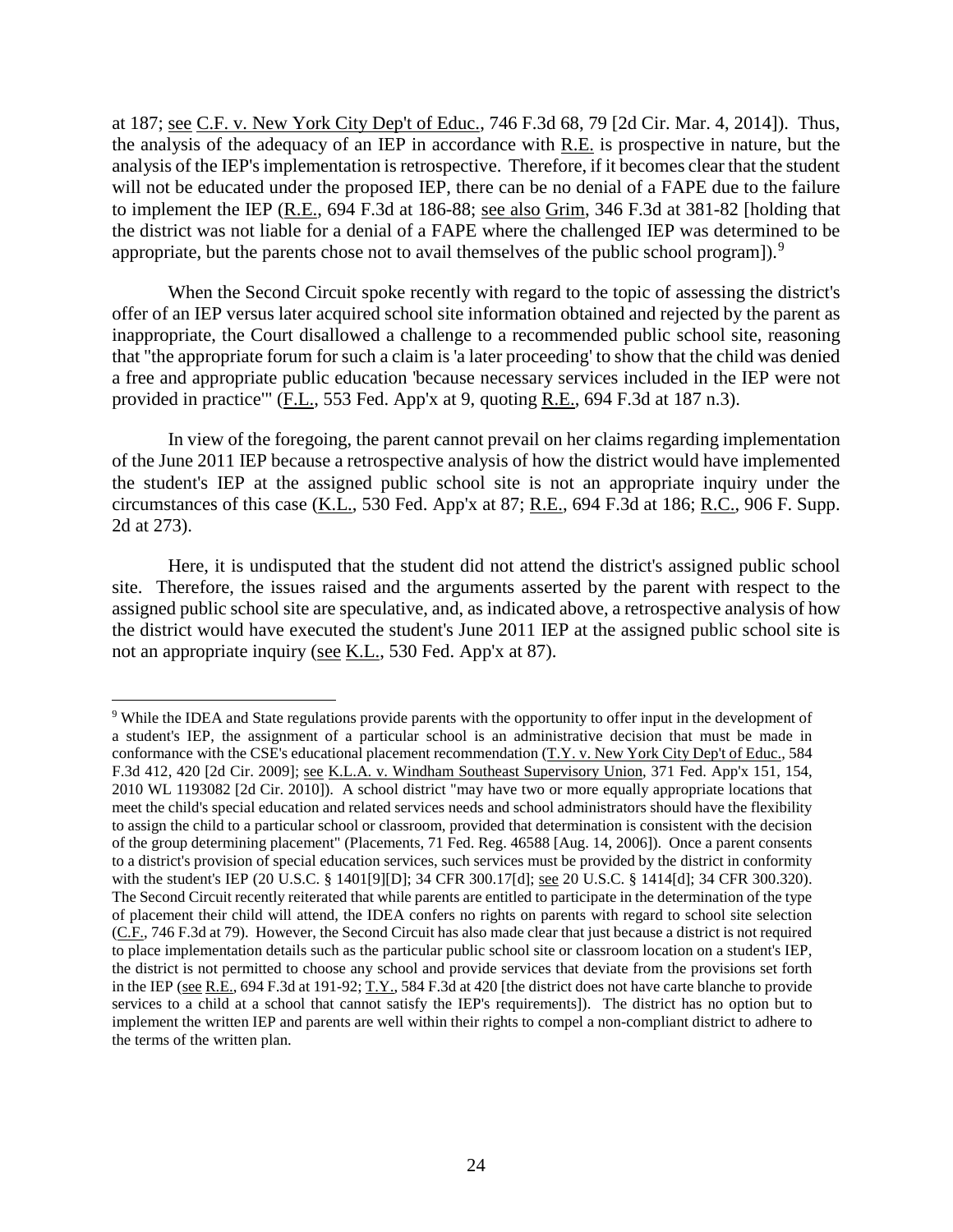Furthermore, in a case in which a student has been unilaterally placed prior to the implementation of an IEP, it would be inequitable to allow the parents to acquire and rely on information that post-dates the relevant CSE meeting and IEP and then use such information against a district in an impartial hearing while at the same time confining a school district's case to describing a snapshot of the special education services set forth in an IEP (C.L.K. v. Arlington Sch. Dist., 2013 WL 6818376, at \*13 [S.D.N.Y. Dec. 23, 2013] [stating that in addition to districts not being permitted to rehabilitate a defective IEP through retrospective testimony, "[t]he converse is also true; a substantively appropriate IEP may not be rendered inadequate through testimony and exhibits that were not before the CSE about subsequent events and evaluations that seek to alter the information available to the CSE"]). Based on the foregoing, the district was not obligated to present retrospective evidence at the impartial hearing regarding the execution of the student's program or to refute the parents' claims (K.L., 530 Fed. App'x at 87; R.E., 694 F.3d at 186; R.C., 906 F. Supp. 2d at 273). Accordingly, the parents cannot prevail on their claims that the assigned public school site would not have properly implemented the June 2011 IEP or that the student would not have been functionally grouped in the proposed classroom.<sup>10</sup>

 $\overline{a}$ <sup>10</sup> While some district courts have found that parents have a right to assess the adequacy of a particular school site to meet their children's needs, the weight of the relevant authority supports the approach taken here (see P.S. v. New York City Dep't of Educ., 2014 WL 3673603, at \*13 [S.D.N.Y. July 24, 2014]; B.K, 2014 WL 1330891, at \*20-\*22; M.L. v. New York City Dep't of Educ., 2014 WL 1301957, at \*12 [S.D.N.Y. Mar. 31, 2014]; M.O. v. New York City Dept. of Educ., 2014 WL 1257924, at \*2 [S.D.N.Y. Mar. 27, 2014]; E.H. v. New York City Dep't of Educ., 2014 WL 1224417, at \*7 [S.D.N.Y. Mar. 21, 2014]; R.B. v. New York City Dep't of Educ., 2013 WL 5438605, at \*17 [S.D.N.Y. Sept. 27, 2013]; E.F., 2013 WL 4495676, at \*26; M.R. v New York City Bd. of Educ., 2013 WL 4834856, at \*5 [S.D.N.Y. Aug. 14, 2013]; A.M. v. New York City Dep't of Educ., 964 F. Supp. 2d 270, 286 [S.D.N.Y. 2013]; N.K. v. New York City Dep't of Educ., 961 F. Supp. 2d 577, 588-90 [S.D.N.Y. 2013]; Luo v. Baldwin Union Free Sch. Dist., 2013 WL 1182232, at \*5 [E.D.N.Y. Mar. 21, 2013]; A.D., 2013 WL 1155570, at \*13; J.L., 2013 WL 625064, at \*10; Ganje v. Depew Union Free Sch. Dist., 2012 WL 5473491, at \*15 [W.D.N.Y. Sept. 26, 2012]; see also N.S. v. New York City Dep't of Educ., 2014 WL 2722967, at \*12- \*14 [S.D.N.Y. June 16, 2014] [holding that "[a]bsent non-speculative evidence to the contrary, it is presumed that the placement school will fulfill its obligations under the IEP"]; but see V.S. v. New York City Dep't of Educ., 2014 WL 2600313, at \*4 [E.D.N.Y. June 10, 2014]; C.U. v. New York City Dep't of Educ., 2014 WL 2207997, at \*14-\*16 [S.D.N.Y. May 27, 2014]; Scott v. New York City Dep't of Educ., 2014 WL 1225529, at \*19 [S.D.N.Y. Mar. 25, 2014]; D.C. v. New York City Dep't of Educ., 950 F. Supp. 2d 494, 508-13 [S.D.N.Y. 2013]; B.R. v. New York City Dep't of Educ., 910 F. Supp. 2d 670, 676-78 [S.D.N.Y. 2012]; E.A.M., 2012 WL 4571794, at  $*11$ ).